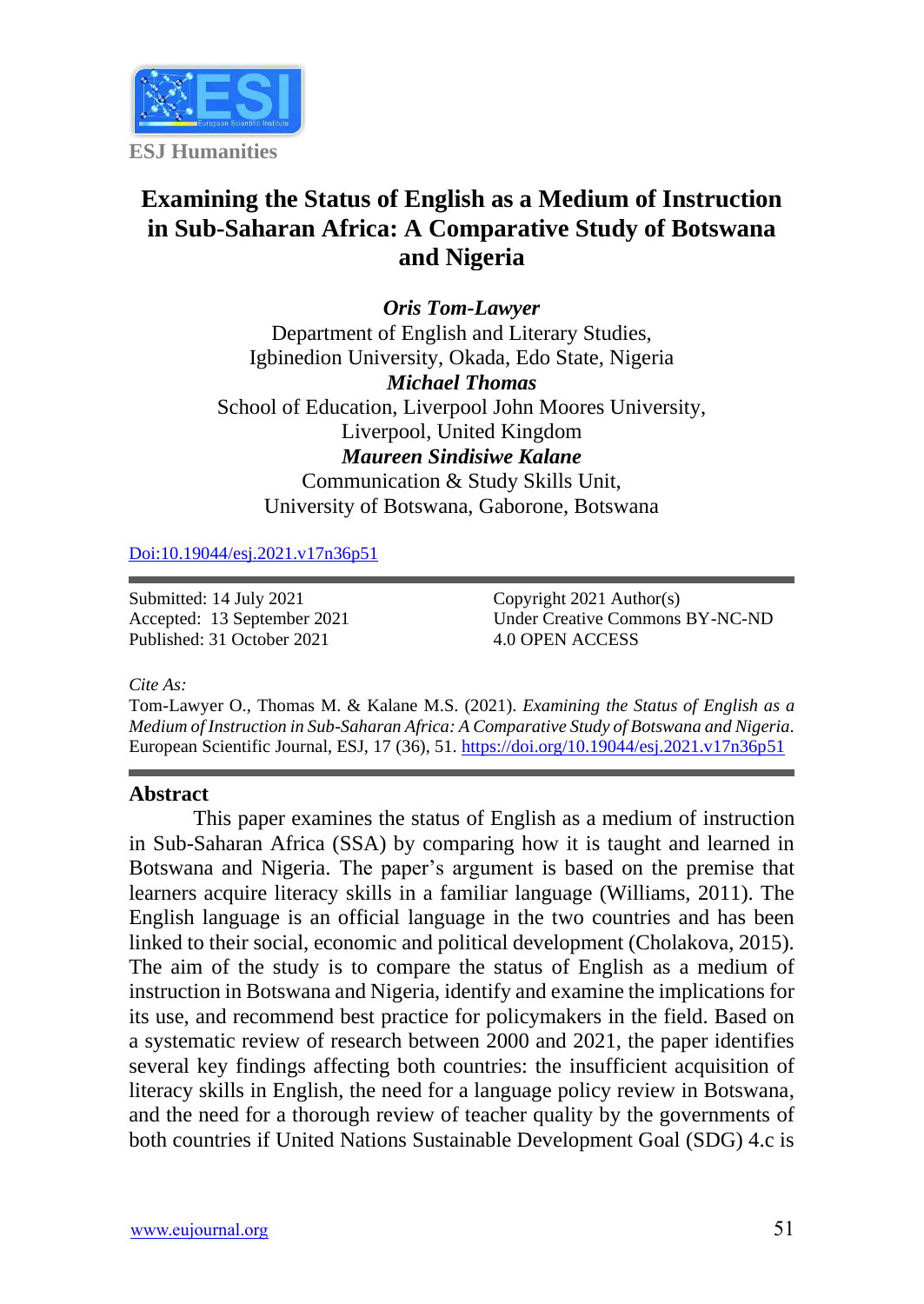to be achieved by the deadline of 2030. The implications of the review for both countries are that pupils drop out of school as a result of their lack of understanding of English; a non-credit pass in English at the secondary level can hinder students' career progression; English remains parents' educationally preferred language; and policy makers need to have a strategic awareness of how English and other languages are used in their communities for educational purposes.

**Keywords:** Botswana, English language, medium of instruction, Nigeria, Sub-Saharan Africa

### **1. Introduction**

English has become a global language, and from its earlier limited use, has gained currency as the most sought-after language in the modern world. Its development has not been without controversy, however, as some scholars have identified several negative aspects of its rise to hegemony, e.g., viewing it as an imperialist language, while others judge it to be a link to positive socioeconomic developments in a society (Pandarangga*,* 2015). As a global language, 'English has become the second language of everybody' (Plonski, Teferra & Brady, 2013, p. 1). It has also become the educationally preferred language in many countries, with an official status that enables its wider use. Indeed, English is currently a medium of instruction in about 54 countries in the world. Some of the benefits of this role include offering speakers enhanced career prospects and educational mobility, while its challenges in the African context relate to non-involvement by parents and the lack of support by government, as well as the potential for mother tongue and cultural loss (Karvonen, 2017). Regardless of the limitations, studies have consistently shown that African parents often prefer their children to use English rather than their mother tongue as the medium of instruction because of its undoubted status (World Bank 2002).

Presently, economic and military hegemony are also associated with linguistic hegemony; most countries in the world use English as a second language and this is a consequence of the former British Empire and the military hegemony of America (Khaiyali & Akasha, 2018). This is one reason for the existence of anglophone African countries. English is perceived to offer better opportunities and social mobility (Coleman, 2010). The language has traits which make it useful, approachable and adaptable (McGovern, 2019) and consequently, English is the dominant means of communication in economics, politics and education in Africa (Plonski Teferra & Brady, 2013). The role of English is often double-edged, however, as it plays a unifying as well as divisive role and has led to a division in African societies of the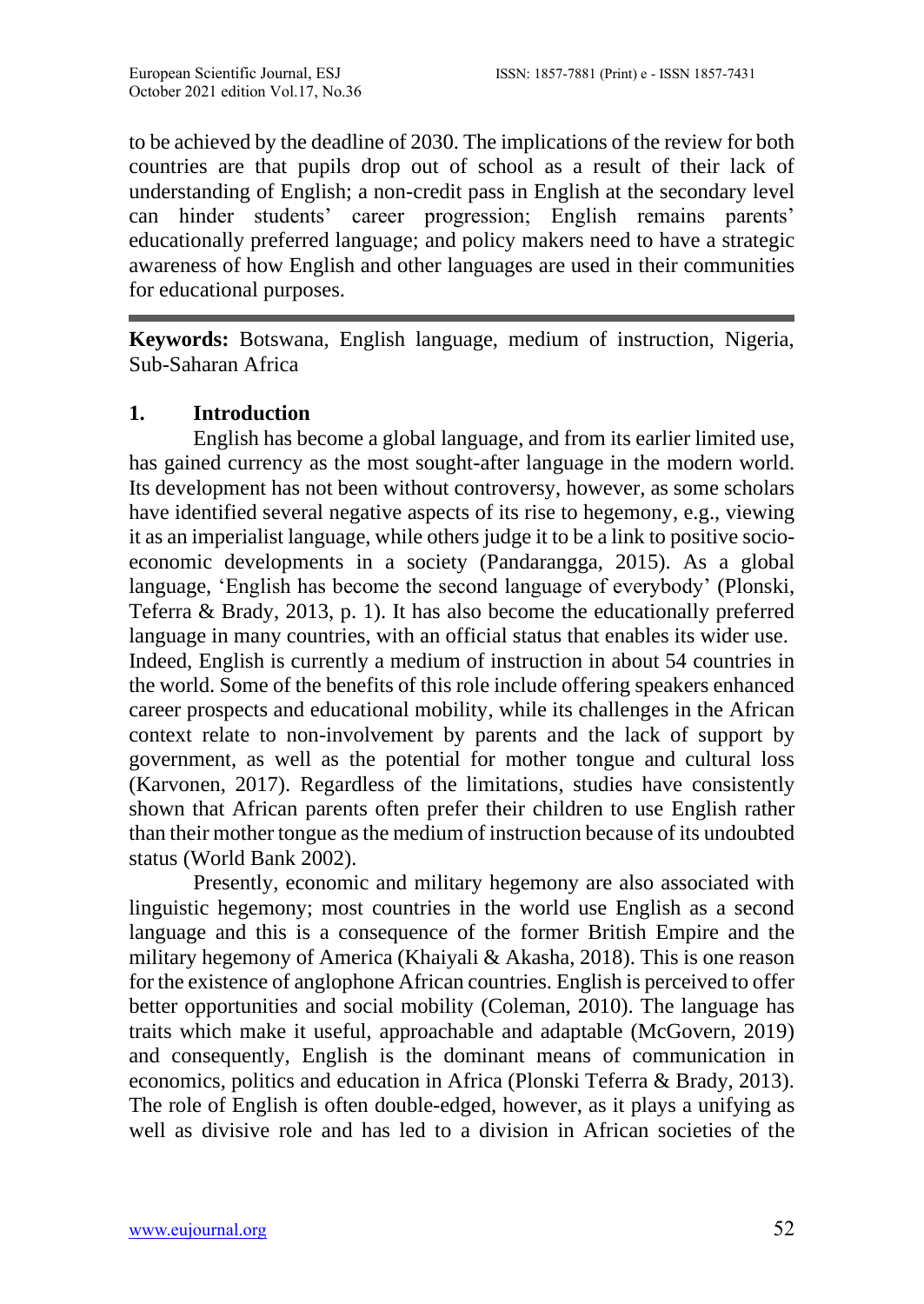powerful, educated elites from lower socio-economic groups, especially in urban areas (Williams, 2011).

The aim of the systematic review undertaken in this paper is to offer the first comparative study of the status of English as a medium of instruction in Botswana and Nigeria and specifically to identify the implications for its use in both countries. The study is based on the premise that learners acquire literacy skills in a familiar language, and this consequently may contribute to quality education in ways that can help alleviate poverty and aid the wider development of their societies (Williams, 2011). While there have been several studies on the status of English as a medium of instruction, the originality of the research in this paper is that a) it is the first to provide a systematic review of research comparing English language teaching and learning in Botswana and Nigeria, and b) it addresses the importance of English as a medium of instruction with respect to the achievement of UN SDGs, which have tended to marginalise or omit reference to multilingualism and the importance of language learning (Salzburg Report 586, 2017).

### **2. Background**

Over the course of several centuries many African countries were colonised by European colonial powers. As of 2021, Africa has a total population of 1,361,244,376, representing 16.72% of the entire world's population, and is divided into different regions: Eastern Africa, Western Africa, Northern Africa, Middle Africa and Southern Africa. Sub-Saharan Africa (SSA) was discovered by explorers towards the end of the  $18<sup>th</sup>$  Century (Silue, 2015) and studies show that education in the region is perceived as one of the weakest in the world (Williams, 2011). Most countries in the region are multi-ethnic and multicultural and multilingualism plays a prominent role in the linguistic landscape of the continent. Although research consistently suggests that the continent has the highest number of languages in the world (Guldemann, 2018); this is in fact misleading, as the number of languages in Africa is 2,058 (30% of the world's languages), while Asia has 2,197 or 33% (Silue, 2015) (see Table 1).

As the language of administration, the judiciary, government, diplomacy and a symbol of unity in most African countries, English retains its status as the most prestigious language on the continent. Of the 54 countries in Sub-Saharan Africa (Zellers, 2018), 26 currently have English as an official language or co-official language and researchers have predicted that second language users of English will increase from 235 million to 462 million by 2050 (Moulin & Campos, 2017). The countries in SSA were primarily colonised by the British, French and Portuguese. Nigeria and Botswana were colonised by the British and as a result both countries share similar contexts in terms of the teaching and learning of English.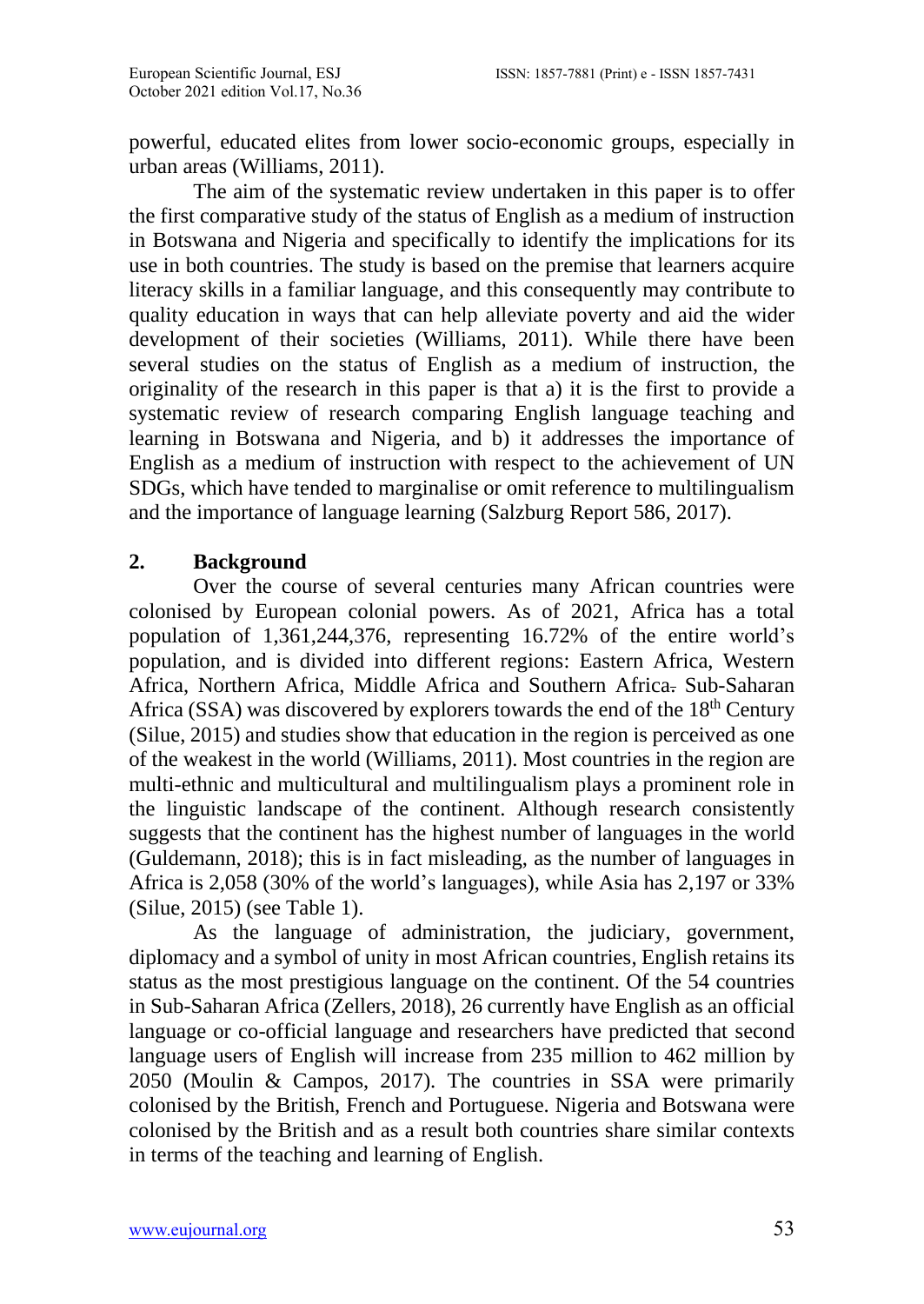| <b>COUNIRI</b>               | PUPULATIUN   | етиме<br><b>GROUPS</b> | LANGUAGES            |  |
|------------------------------|--------------|------------------------|----------------------|--|
| <b>BOTSWANA</b>              | 2,317,233    | Tswana                 | 73%;<br>Setswana     |  |
|                              |              | (Sestwana) 79%;        | Shekgalgadi          |  |
|                              |              | Kalanga 15%;           | $3.4\%$ ; English    |  |
|                              |              | Basara 3%;             | (official) $2.8\%$ ; |  |
|                              |              | Others including       | Zezuru/Shona         |  |
|                              |              | Kaglagadi<br>and       | $2\%$ :<br>Sesarwa   |  |
|                              |              | people<br>of           | $1.7\%$ ;            |  |
|                              |              | European               | Sembukush            |  |
|                              |              | ancestry 7%.           | $1.6\%$ ;<br>Ndebele |  |
|                              |              |                        | $1\%$ :              |  |
|                              |              |                        | Others $2.8\%$ .     |  |
| <b>NIGERIA</b>               | 214,028, 302 | Yoruba<br>$15.5\%$ ;   | English              |  |
|                              |              | Hausa 30%;             | (Official);          |  |
|                              |              | Igbo<br>$(\text{Ibo})$ | Hausa,<br>Igbo       |  |
|                              |              | Fulani<br>$15.2\%$ ;   | Fulani,<br>(Ibo);    |  |
|                              |              | $6\%$ :                | 500<br>over          |  |
|                              |              | Tiv<br>$2.4\%$ ;       | additional           |  |
|                              |              | Kanuri/Beriberi        | indigenous           |  |
|                              |              | $2.4\%$ ;              | languages.           |  |
|                              |              | Ibibio $1.8\%$ ;       |                      |  |
|                              |              | Ijaw/Izon 1.8%;        |                      |  |
|                              |              | Others 24.7%.          |                      |  |
| Source: World Fact Book 2021 |              |                        |                      |  |

**Table 1.** Languages and Ethnic Groups in Nigeria and Botswana<br>COUNTRY POPULATION **DODIT ATION** LANGUAGES<sup>T</sup>

Originating from the context outlined above, the following research questions will be explored in the study:

- 1. What are the differences in the provision of English in language education policies of Botswana and Nigeria? This question considers the provision of the language education policies of the two countries. Nigeria possesses three national languages, while Botswana has one. The mother tongue/language of environment is taught for three years in Nigeria and for one year in Botswana.
- 2. What different challenges confront Botswana and Nigeria in terms of English as a medium of instruction? This question focuses on the problems associated with using English as a medium of instruction in the two countries as several different factors play a role in English use.
- 3. How does teacher quality inhibit the learning of English as a language of instruction in Botswana and Nigeria? The effects of teacher quality on the teaching and learning of the language will be considered, focusing on the decline in education quality in the two countries against the background in which the government of Botswana has invested considerable sums in education. In 2016, the government invested 10.64 BWP or 28.8% of the country's budget (Budget Speech,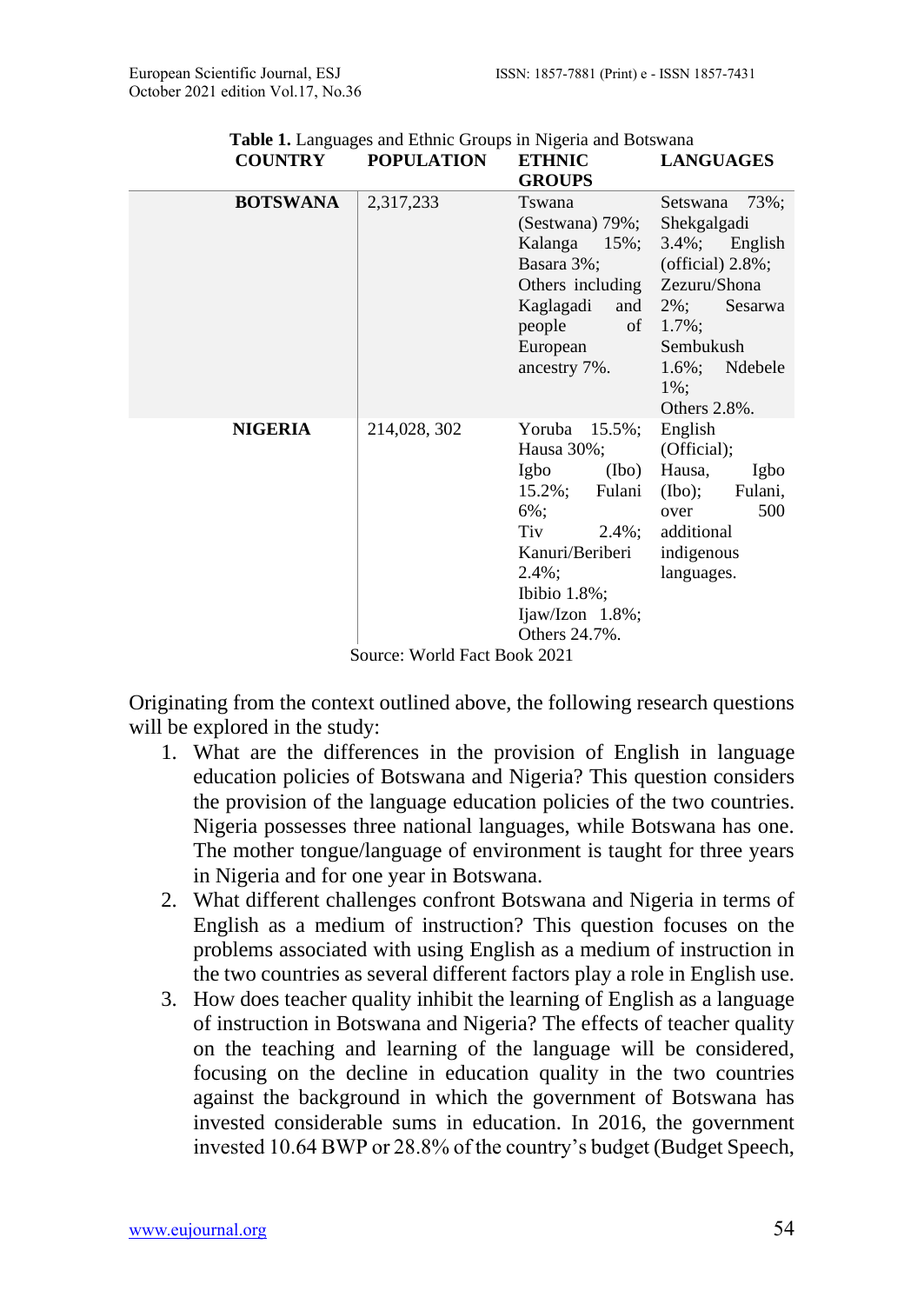2016), while the reverse was the case in Nigeria as funding has decreased. For example, education expenditure dropped from 10.54% to 7.04% in the period 2014-2018 respectively.

4. What are the differences in the prospects of English as a language of instruction in Nigeria and Botswana? This question explores the status of English by examining its perceived status as a gateway to higher education in the two countries.

### **3. Methodology**

The methodology is based on a systematic review which considered research conducted between 2000-2021; this period of two decades was necessary as this is the first comparative study between the two countries on the subject. The databases searched included Google Scholar, ResearchGate and Academia.edu. Studies that did not fall within the time span of the research were rejected. In total, 67 empirical and non-empirical publications were chosen, and the themes searched for were shaped by the research questions. Themes such as teacher quality and language education policies, language education policies in Nigeria and Botswana, the challenges of English as a medium of instruction, the prospects of English as a language of instruction and teacher quality in Africa were included. Journal articles, books and monographs, blogs, news media reports, theses and conference papers were reviewed. Table 2 shows that 44 (65.67%) journals, 9 (13.43%) books and monograph, 1 (1.49%) blog, 10 (14.93%), news and reports and 3 (4.48%) theses/conference papers were reviewed.

| <b>Themes</b>                                                                           | <b>Journals</b>                                                                                                                                                                  | <b>Books</b><br>and<br><b>Monographs</b>                                                                                                    | Blog | News media<br><b>Reports</b>                                                                                                                                      | Theses and<br><b>Conference</b><br><b>Papers</b> |
|-----------------------------------------------------------------------------------------|----------------------------------------------------------------------------------------------------------------------------------------------------------------------------------|---------------------------------------------------------------------------------------------------------------------------------------------|------|-------------------------------------------------------------------------------------------------------------------------------------------------------------------|--------------------------------------------------|
| English as a<br>global<br>language                                                      | Khaiyali<br>$\&$<br>Akasha (2018)                                                                                                                                                | Williams<br>(2011)                                                                                                                          |      |                                                                                                                                                                   | Plonski,<br>Taferra<br>&<br>Brady<br>(2013)      |
| Language<br><b>Education</b><br><b>Policies</b><br>in<br>Nigeria and<br><b>Botswana</b> | Mokibelo<br>$(2015)$ ;<br>Mokibelo<br>(2016a);<br>Mokibelo<br>$(2018)$ ;<br>Makinwija<br>$(2015)$ ;<br>Gwandu<br>&<br><b>Ibrahim</b><br>$(2016)$ ; Tom-<br>Lawyer<br>&<br>Thomas | Kennedy<br>$(2011)$ ;<br>NPE (1998);<br><b>British</b><br>Council<br>$(2017)$ ;<br>Capstick,<br>(2018);<br>Tabuluwa &<br>Pansiri,<br>(2013) |      | <b>UNICEF</b><br>$(2011)$ ;<br>ADEA<br>(2015);<br><b>UNICEF</b><br>$(2016)$ :<br>Salzburg<br>Report 586,<br>(2017),<br>World Bank,<br>(2002);<br><b>Botswanan</b> | Jubal<br>Education<br>Conference,<br>(2012)      |

| Table 2. Themes of the Study |  |  |
|------------------------------|--|--|
|                              |  |  |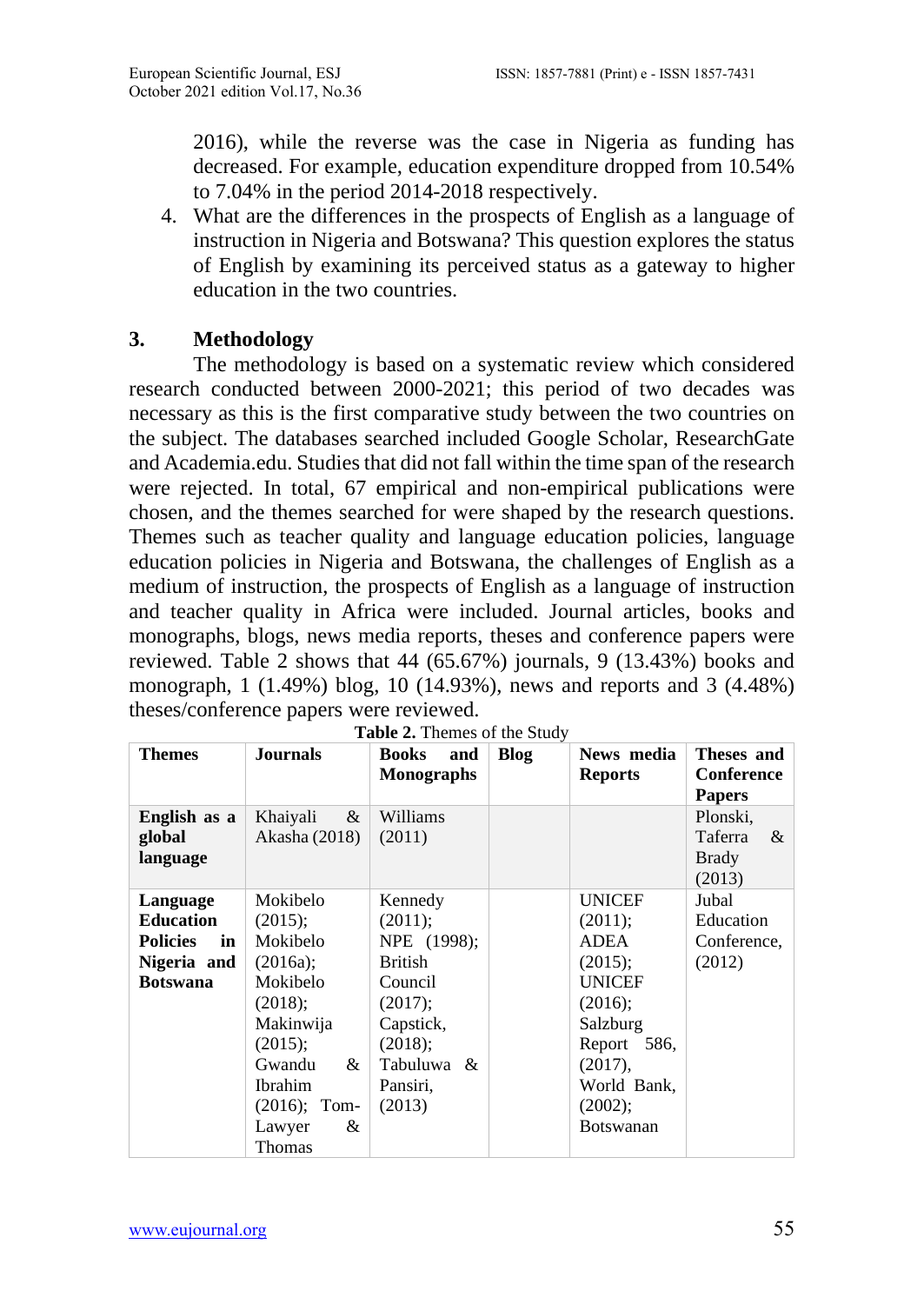|                                                                                                                             | $(2020)$ ; Gorter<br>&<br>Cenoz<br>(2017);<br>Ochoma<br>(2015);<br>Tollefson,<br>(2008); Nyati-<br>Ramahobo,<br>(2000);<br>Ogunmodimu<br>(2015)                                                                                       |                   |                    | Guardian<br>(2018) |                    |
|-----------------------------------------------------------------------------------------------------------------------------|---------------------------------------------------------------------------------------------------------------------------------------------------------------------------------------------------------------------------------------|-------------------|--------------------|--------------------|--------------------|
| <b>Challenges</b><br>of English as<br>a medium of<br><b>Instruction</b>                                                     | Gokmengolu<br>$\&$<br>Gelmez-<br>Burakgazi,<br>(2013);<br>Cankaya<br>(2017)                                                                                                                                                           | Dearden<br>(2015) |                    |                    |                    |
| <b>Challenges</b><br>of English as<br>a medium of<br><b>Instruction</b><br><b>Nigeria</b><br>in<br>and<br><b>Botswana</b>   | Omowumi<br>(2019);<br>Adebayo<br>&<br>Folorunsho<br>(2017);<br>Ememe<br>(2009);<br>Igboanusi<br>&<br>Peter (2015);<br>Uwanyi<br>&<br>Omeje (2013);<br>Adeyemi<br>&<br>Kalane<br>(2011);<br>Mokibelo<br>(2016b);<br>Namuchwa<br>(2007) |                   |                    |                    |                    |
| <b>Implications</b><br>of English as<br>a medium of<br><b>Instruction</b><br><b>Nigeria</b><br>in<br>and<br><b>Botswana</b> | $\&$<br>Arua<br>Magocha<br>(2010)                                                                                                                                                                                                     |                   |                    |                    |                    |
| <b>Teacher</b><br>quality<br>in<br>Nigeria and<br><b>Botswana</b>                                                           | Obidike<br>(2016);<br>Moalosi<br>&<br>Matsoga<br>(2016);<br>IIoanya<br>(2014);<br>Omotoyinbo                                                                                                                                          |                   | Ratsatsi<br>(2005) |                    | Adagiri,<br>(2009) |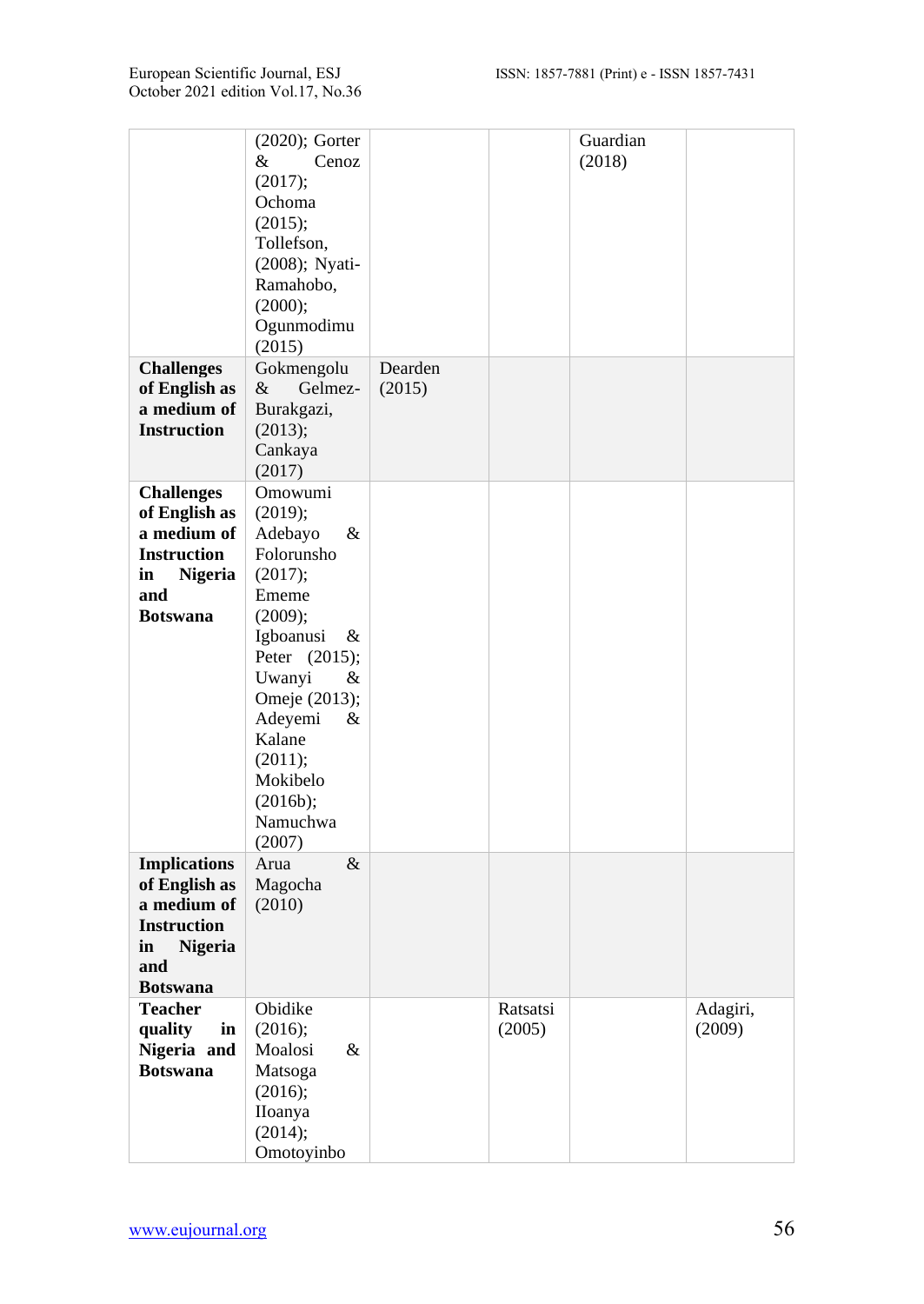|                                                                         | (2019);<br>Ola-<br>Busari (2014);<br>Kolawole,<br>&<br>Olatunji<br>Akanbi<br>(2015);<br>Maimela<br>(2016);<br><b>Trudell</b> (2019)                                                   |                              |                                                               |  |
|-------------------------------------------------------------------------|---------------------------------------------------------------------------------------------------------------------------------------------------------------------------------------|------------------------------|---------------------------------------------------------------|--|
| <b>Teacher</b><br>Quality                                               | Gemmell<br>$(2015)$ ; Tellez<br>(2004);<br>Darling-<br>Hammond<br>(2000);<br><b>Bolitho</b><br>(2015);<br>Dadvand<br>&<br>Behzadpoor<br>(2020);<br>Blomeke,<br>Olsen & Suhl<br>(2016) | Padwad,<br>(2015)            |                                                               |  |
| Prospects of<br><b>English</b><br>in<br>Nigeria and<br><b>Botswana</b>  | Igboanusi<br>(2015);<br>Molosiwa<br>(2020);<br>Magogwe<br>(2007);<br>Kigoto,<br>(2020)                                                                                                |                              | Wittenborg,<br>University of<br>Applied<br>Sciences,<br>(n.d) |  |
| Prospects of<br><b>English</b>                                          | Cholakoya<br>(2015);<br>Graddol<br>(2000)                                                                                                                                             |                              | Euromonitor<br>(2015)                                         |  |
| <b>Languages</b><br>in Botswana<br>and Nigeria                          |                                                                                                                                                                                       | World<br>Fact<br>Book (2021) |                                                               |  |
| Sub-<br><b>Saharan</b><br>African and<br><b>Regions</b><br>of<br>Africa | Silue (2015)                                                                                                                                                                          |                              | Zellars<br>(2018);<br>Worldometer<br>(2021)                   |  |

## **4. Findings and Discussion**

# **4.1. What are the differences in the provision of English in the language education policies of Botswana and Nigeria?**

Educational language policies are signposts that indicate how the target language is to be used as a medium of instruction (Tollefson, 2008). The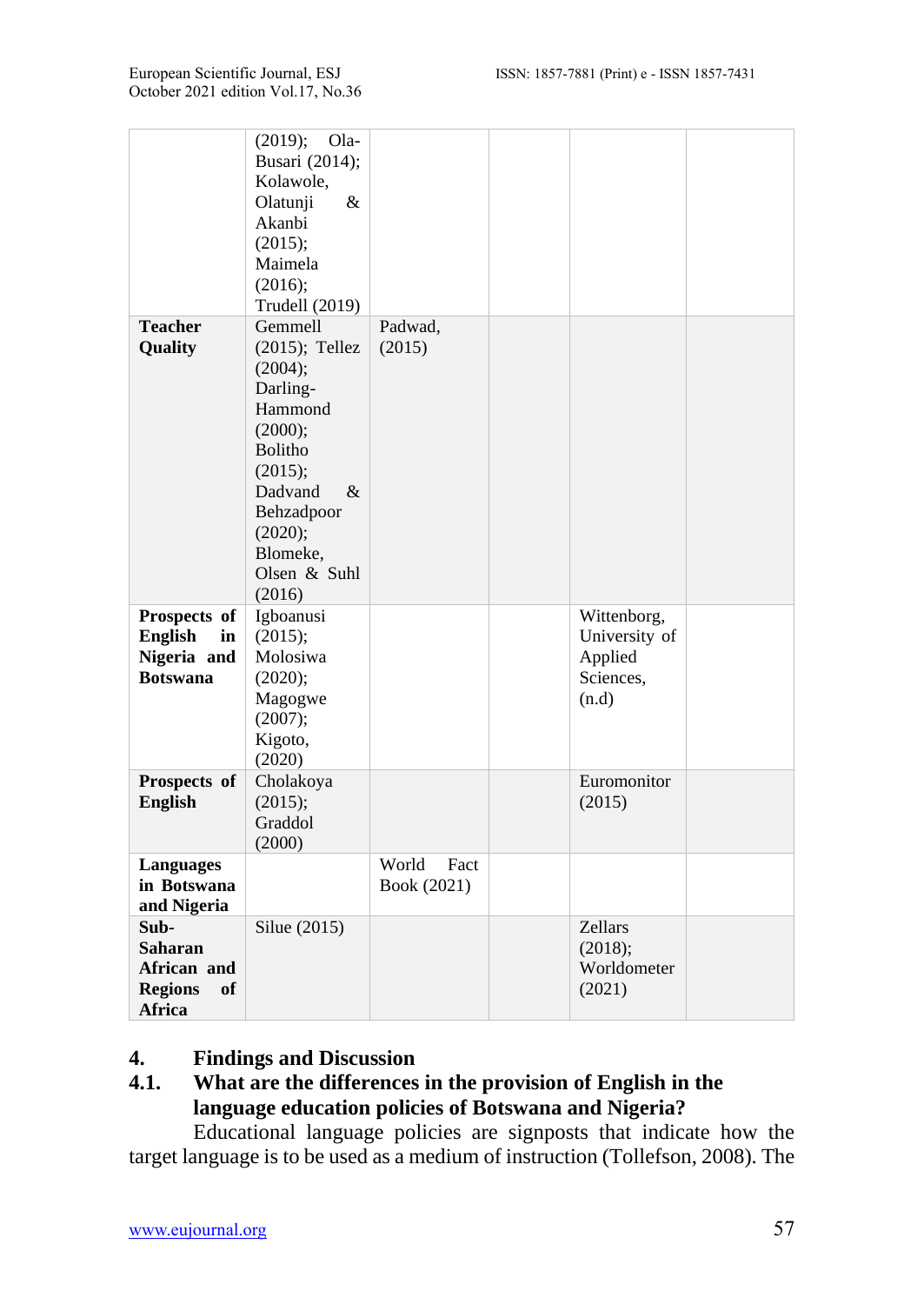issue of educational language policies is a sensitive and volatile one that needs careful consideration, otherwise sections of society might feel marginalised. Language policy has been viewed as the conscious attempt to alter the use of a community or individual language(s) (Kennedy, 2011). Adapting this definition, educational language policy may be defined as a conscious change in the language(s) used in education

Research demonstrates that an educational system that permits learning in a language that a majority of the learners are unfamiliar with, and a handful of the teachers are proficient in, may lead 'to failure, alienation and waste' (Robinson 2005; Quane 2003; cited in Williams 2011, p. 49). For African countries in particular, this is a point of consideration as it characterises the context of several anglophone African countries. In addition, research suggests that students who are not instructed in their mother tongue may become academically deficient (Salzburg Report, 2017).

Language policies have been described as poor when they do not reflect the situation of the communities involved; they are not financed, executed, encouraged and recognised, neither do they capture end embrace the linguistic situations of the people involved (Salzburg Report 586, 2017).

### **4.1.1. Botswana**

Botswana has no single document that enshrines its language education policy (Nyati-Ramahobo, 2000). English is the official language, while Setswana is the national language. Mokibelo (2015) provides an account of the language education policy noting that at independence, Setswana was the medium of instruction from standard one to three (6-9 years), followed by the English language; this position was slightly changed after a review in 1977 by the National Commission on Education in which the commission extended the use of Setswana to standard four (9-10 years) and thereafter English. A further review in 1993/1994 led to the enactment of the current policy. The country recognises two languages at the expense of 28 others (Batibo, 2005; cited in Mokibelo, 2016) and stipulates that Setswana be used as the medium of instruction in standard one (5-6 years), while English is learnt as a subject in standard two (6-7 years) and becomes the medium of instruction (National Policy on Education, 1994).

Scholars have written extensively about the effect of the policy on the education of the learners from marginalised tribes (Makwinja, 2015; Mokibelo, 2015  $& 2018$ ) and the propensity to deny marginalised tribes their 'linguistic human rights' (Philippson & Skutnabb-Kangas, 2017, p. 24). Tabulawa and Pansiri (2013, p.33) corroborated this view, when they stated that 'ethnic minorities' rather than non-Tswana groups, have no linguistic rights. The policy has impeded learning as pupils who do not understand the languages of instruction have had to drop out of school (Mokibelo, 2018)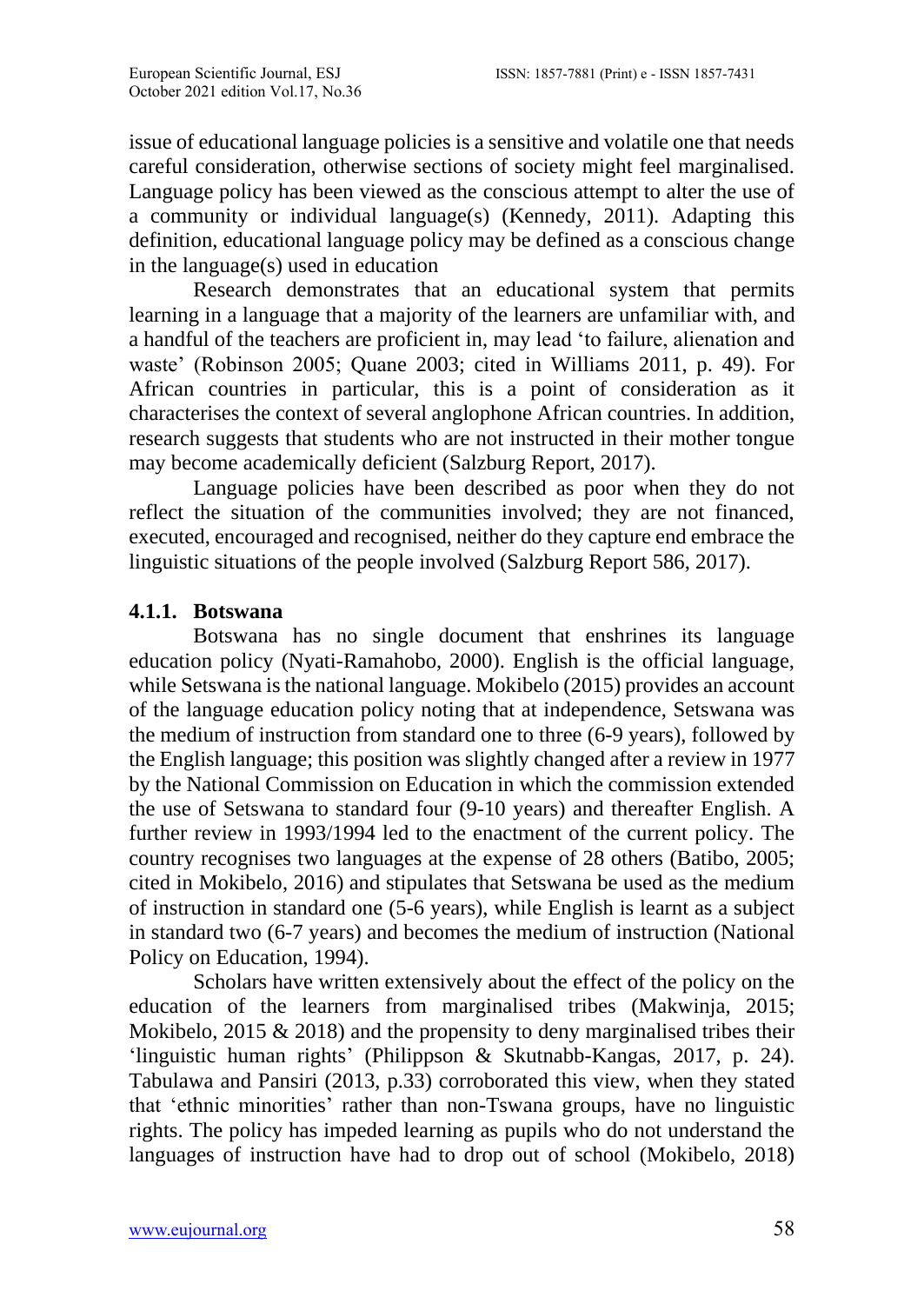thereby blighting their future in education. It should be noted that the speakers of the minority languages have a right to education in their own languages (May, 2001; cited in Gorter and Cenoz, 2017). In addition, according to Mokibelo (2018), the policy leads to a divide between minority and majority languages. Nevertheless, it is rather unfortunate that policies that are meant to advance the development of a society are stultifying it; this demonstrates that there is a link between language policy and the problems of development confronting African nations (ADEA, 2015), and this is especially evident in the Botswanan context (Kennedy, 2011). As noted by the Salzburg Report (2017), an interesting question worthy of further research is the extent to which this policy has an overtly political dimension, in that it has been created to suppress minorities.

Africa has been identified as a continent in which pupils commence learning in a foreign language (Kennedy, 2011). Therefore, the language policy of Botswana could be termed 'inappropriate' since some pupils commence learning in an unfamiliar national language. In addition, the period of transition from Setswana to English does not allow for the development of competency in their first language. Indeed, it involves a sudden rather than gradual process (The Jubal Language in Education Conference, 2012). Indeed, as Williams (2011) has noted, as a result, the use of English as a medium of instruction in African countries may not lead to developments in human capital. In order to rectify this, strategies that promote the effective teaching of the language should be uppermost in shaping educational policy.

## **4.1.2. Nigeria**

Language education policy in Nigeria is a politically sensitive issue considering the diverse population of the country, and as yet, the it has not chronicled its language education policy in a single comprehensive document (Adegbija, 2004). While over 500 languages are currently spoken in Nigeria, the government recognises three national languages – Yoruba, Hausa and Igbo – while English became the official first language and medium of instruction in 1882 (Adetugbo 1979; cited in Ogunmodimu, 2015).

The Educational Language Policy of Nigeria has always revolved around the use of the mother tongue/language of the environment at lower primary school level prior to English becoming more dominant in primary 4 (8-10 years). According to UNICEF (2016), there is a positive link between language education policy and students' schooling, and the benefits of using the mother tongue can be seen in the lower primary in that it promotes participation in classrooms, reduces attrition and ensures involvement in children's education by people and communities.

However, Nigerians pay lip service to this policy in practice, as in urban schools, students mostly commence learning in English due to parental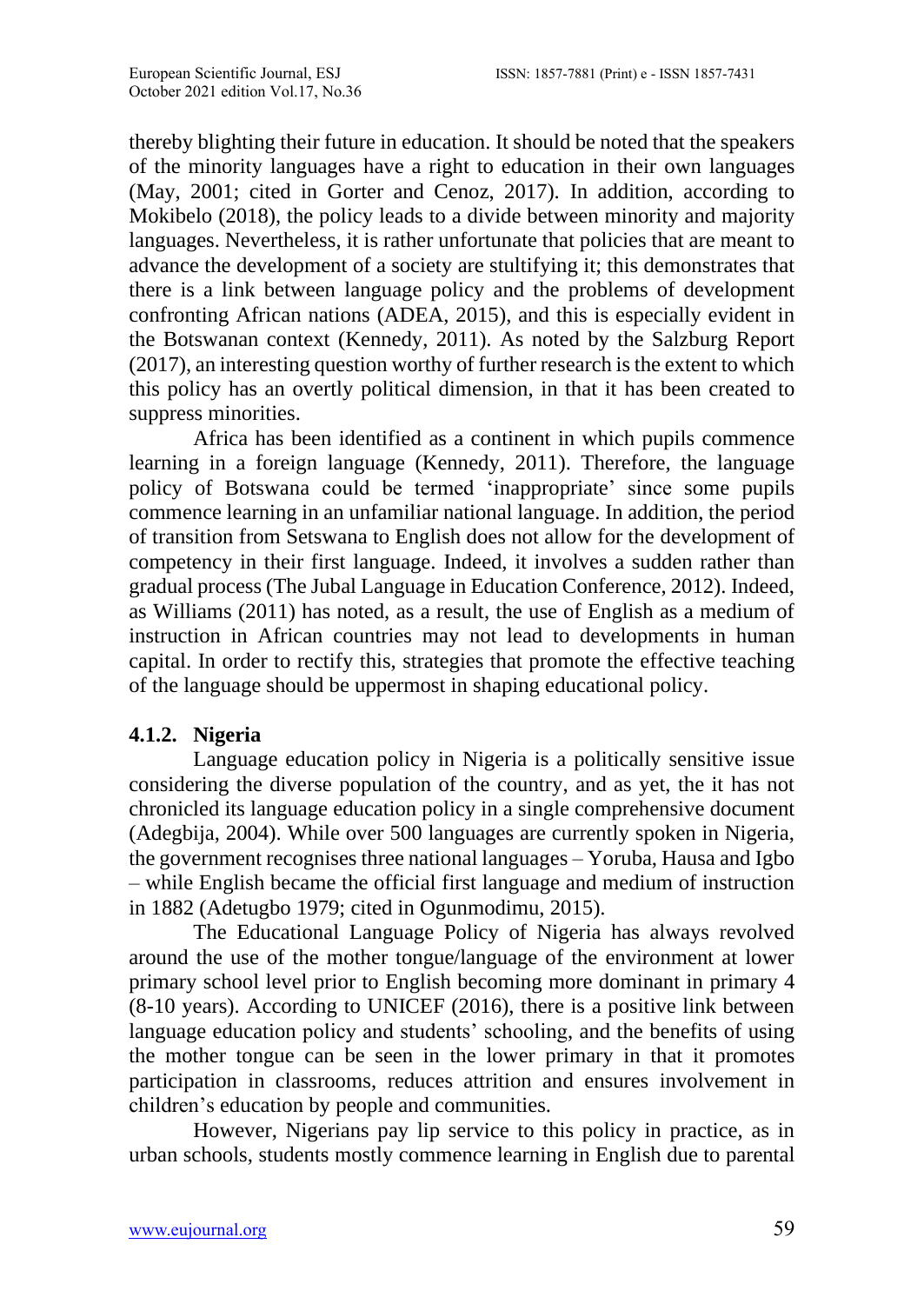preference for the language. Consequently, as Ochoma (2015) suggests, there is a gap between the policy and its implementation in classrooms. The education policy, also referred to as the 'early exit transitional' model, is deficient in two ways, however, most notably in terms of its implementation, which is usually inadequate, and because it lacks academic benefits.

Other problems associated with the policy include the dearth of indigenous language teachers, the lack of materials in indigenous languages and the attitude of learners to indigenous languages as mediums of instruction (Gwandu & Ibrahim, 2016). Again, the factors that hinder the implementation of the language education policy include non-awareness, multilingual classrooms, the dearth of qualified teachers, the non-availability of relevant materials, government policies that do not include measures to implement policies effectively, the attitude of parents and pupils, the private institutions and early exit (Ochoma, 2015). However, research by the British Council (2017) shows that one prominent issue supporting the implementation of the policy is the attitude of aspirational parents in that perceive English to be the best medium for educational instruction and thus want their children to start learning the language from kindergarten onwards.

### **4.1.3. Comparison**

In comparison, Nigeria possesses three national languages, while Botswana possesses one. In Nigeria, the use of mother tongues/languages of environment is usually for three years and thereafter English is used more extensively. In Botswana, the national language is used for one year before English is introduced. Nigeria and Botswana both operate the early exit transition model. The two countries do not have their language education policies catalogued in a single document and thus this is a gap that requires addressing by future research. Finally, the policies are usually not implemented in the urban areas of either country (see Table 3).

#### **4.1.4. Lessons for Good Practice**

In terms of good practice, several lessons can be drawn from the above discussion. The transitional bilingual model is the most effective teaching model available. The late exit model, which is obtainable in Europe, represents best practice according to UNICEF (2016). Moreover, it is important as Mokibelo, (2016, p. 667) suggests that the 'period of transition is pivotal to subsequent levels of achievement'.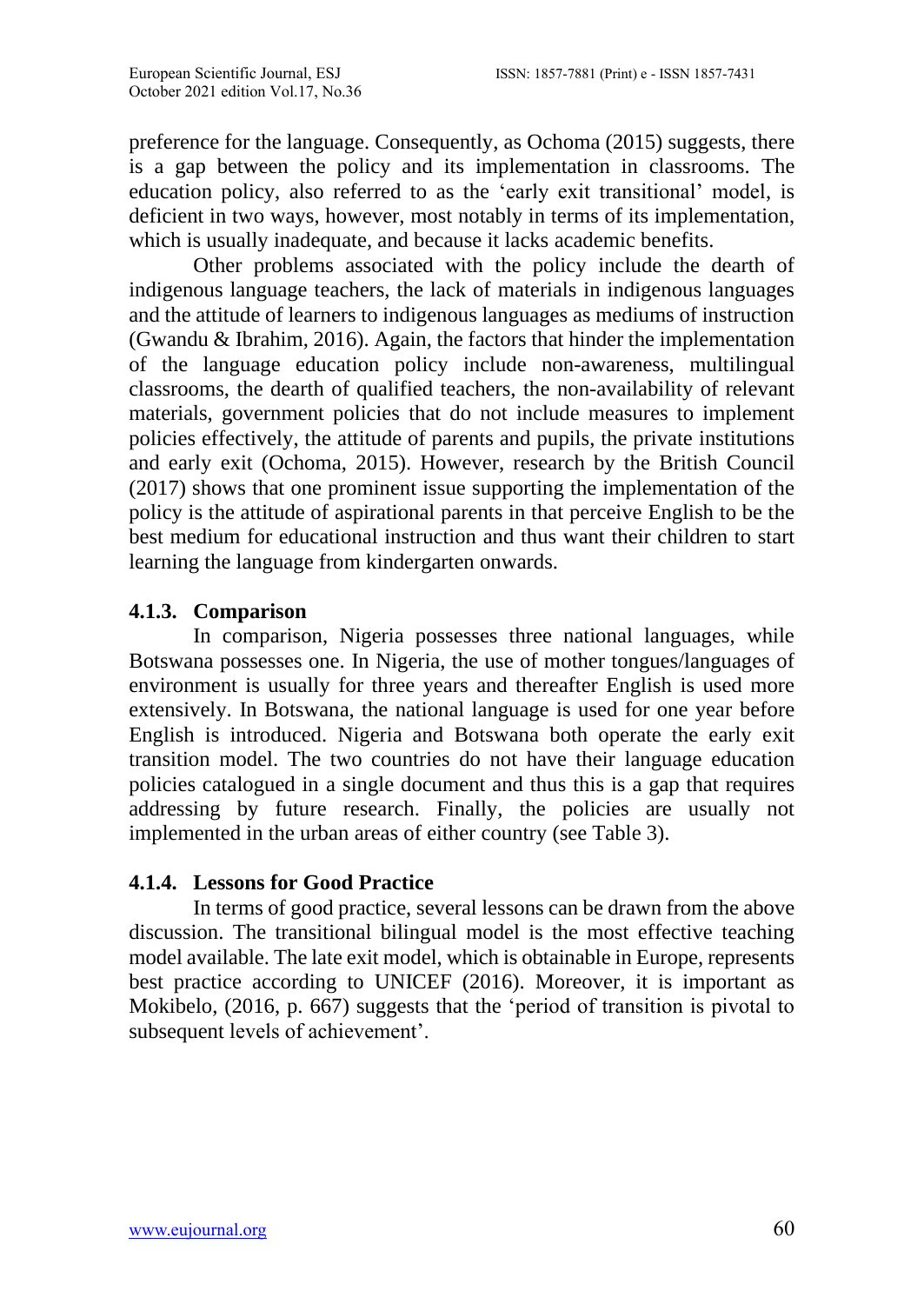| <b>YEAR</b>     | <b>BOTSWANA</b>                                                                                                                                       | <b>YEAR</b> | <b>NIGERIA</b>                                                                                                                                                                                                                                |
|-----------------|-------------------------------------------------------------------------------------------------------------------------------------------------------|-------------|-----------------------------------------------------------------------------------------------------------------------------------------------------------------------------------------------------------------------------------------------|
| <b>PRE-1966</b> | Indigenous languages<br>used as medium of<br>instruction                                                                                              | 1927        | primary<br>lower<br>In<br>schools, indigenous<br>languages<br>the<br>are<br>medium<br>of<br>instruction                                                                                                                                       |
| 1966            | Setswana to be used<br>medium<br>of<br><b>as</b><br>instruction<br>from<br>standard one to three;<br>thereafter, English is<br>used                   | 1977        | The mother tongue or<br>language<br>of<br>environment to be the<br>medium<br>of<br>instruction                                                                                                                                                |
| 1977            | Setswana to be used<br>medium<br>of<br><b>as</b><br>instruction<br>from<br>standard one to four,<br>while English to be<br>used from standard<br>five | 1981        | The mother tongue or<br>language<br>of<br>environment<br>will<br>initially<br>be<br>the<br>medium<br>of<br>environment,<br>then<br>English                                                                                                    |
| 1994            | Setswana to be used<br>medium<br>of<br><b>as</b><br>instruction<br>in<br>standard<br>and<br>one<br>English<br>from<br>standard two                    | 1998        | In the lower primary,<br>the<br>language<br>οf<br>environment to be the<br>medium<br>of<br>instruction                                                                                                                                        |
|                 |                                                                                                                                                       | 2004        | The<br>language<br>οf<br>environment to<br>be<br>medium<br>of<br>instruction for<br>the<br>three<br>first<br>years,<br>thereafter English                                                                                                     |
|                 |                                                                                                                                                       | 2013        | Every child shall be<br>taught in the mother<br>tongue<br>the<br><b>or</b><br>of<br>language<br>the<br>immediate<br>community<br>for the first four years<br>of basic education'<br>(including)<br>pre-primary<br>and<br>Primary 1- Primary 3 |

**See Table 3.** Educational Policies of Botswana and Nigeria

Sources: Mokibelo (2018), Tom-Lawyer & Thomas (2020) & British Council (2017).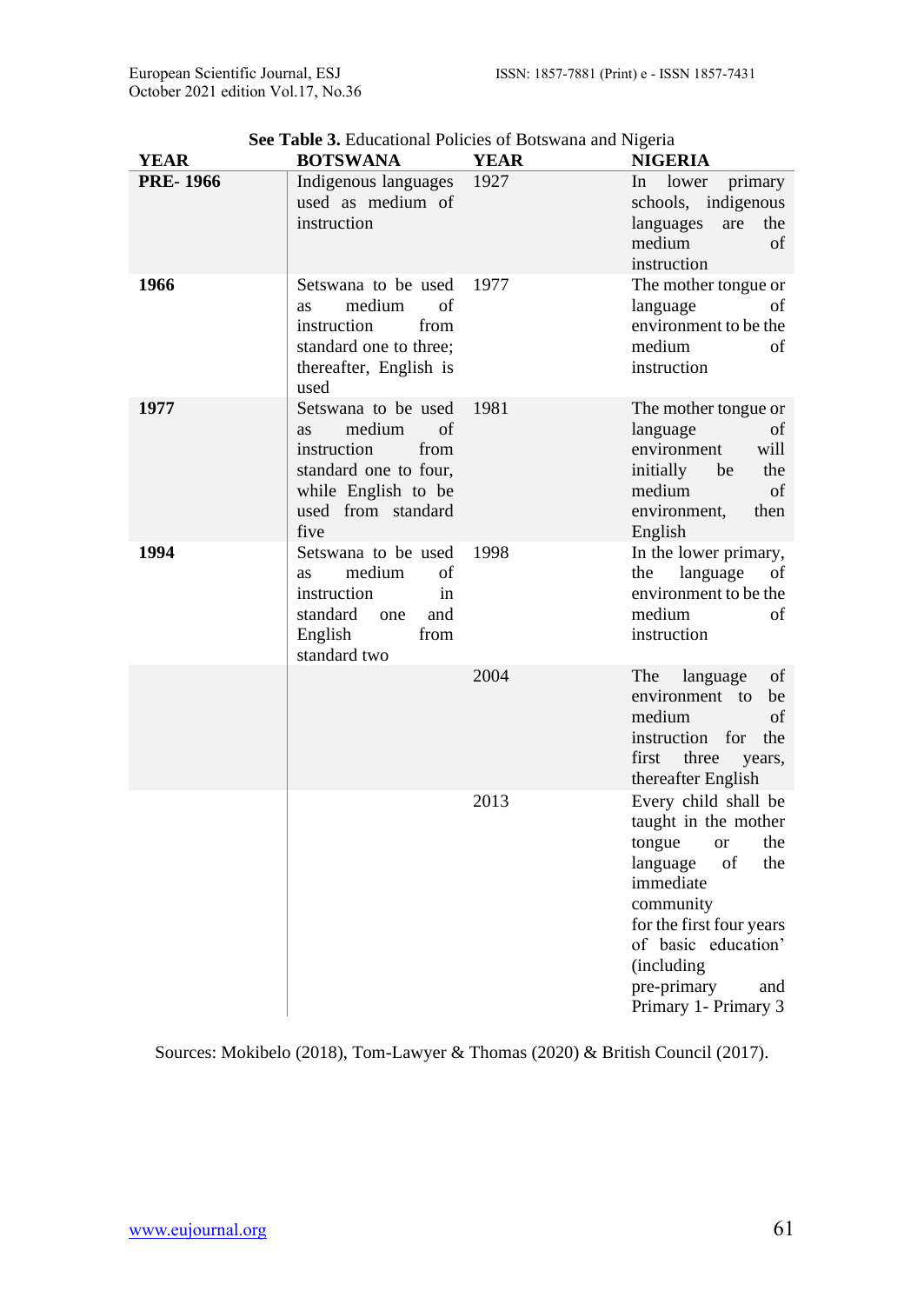## **4.2. What different challenges confront Botswana and Nigeria in terms of English as a medium of instruction?**

Countries that were colonised by the British continue to have English as their official language. The same applies to French and Portuguese. These languages have also become languages of instruction in the various countries. English as a medium of instruction has been noted in the private sector of different countries (Dearden, 2015) though its use as a medium of instruction is fraught with challenges.

The challenges of English Medium Instruction (EMI) and English as a Foreign Language (EFL) have been noted by several scholars (Benson, 2004; Hu & Alsagoff, 2010; Hu, 2007; Deucher, 2006 cited in Mokibelo, 2015 & Dearden, 2015). Some of the challenges as observed in Uganda include nonparticipation in class by pupils, teacher-centred lessons, code-switching in class and pupils' lack of understanding of the subject matter (Namuchwa, 2007). In addition, Cankaya (2017) enumerated several challenges as observed in Turkey, including the greater amount of time involved in learning (Kirkgoz, 2014), and the potentially negative impact on the motivation of students (Gokmengolu & Gelmez-Burakgazi, 2013). Most students from minority groups do not achieve full educational outcomes in English (Deuchar, 20006; cited in Mokibelo, 2015). Scholars have also noted that knowledge about the implementation of the policy is vague and that educationalists are unaware of the policy in Nigeria (Benson, 2005; cited in Igboanusi & Peter, 2015). On the other hand, MacLeod and Larsson (2011), in a study to determine English influence on Swedish young people among others, noted that:

- Students are familiar with listening to English, and music coupled with television and film are the prime media for learning the language;
- Singing is one informal method of exposure to oral English;
- Students write little English when they are not in the classroom;
- Computers and the Internet are used mostly when English is learnt out of the classroom;
- Students have a feeling that the classroom milieu contributes in a limited way to learning relevant knowledge of English.

The context of their research, which is akin to the situation in most African countries, demonstrates that an effectively implemented approach to EMI can lead to improvements in the English language proficiency of students.

## **4.2.1. Botswana**

As indicated in the previous section, English is the official language and a medium of instruction from standard 2 (6-7 years) in Botswana. The status accorded English in the country, consequently, demands that citizens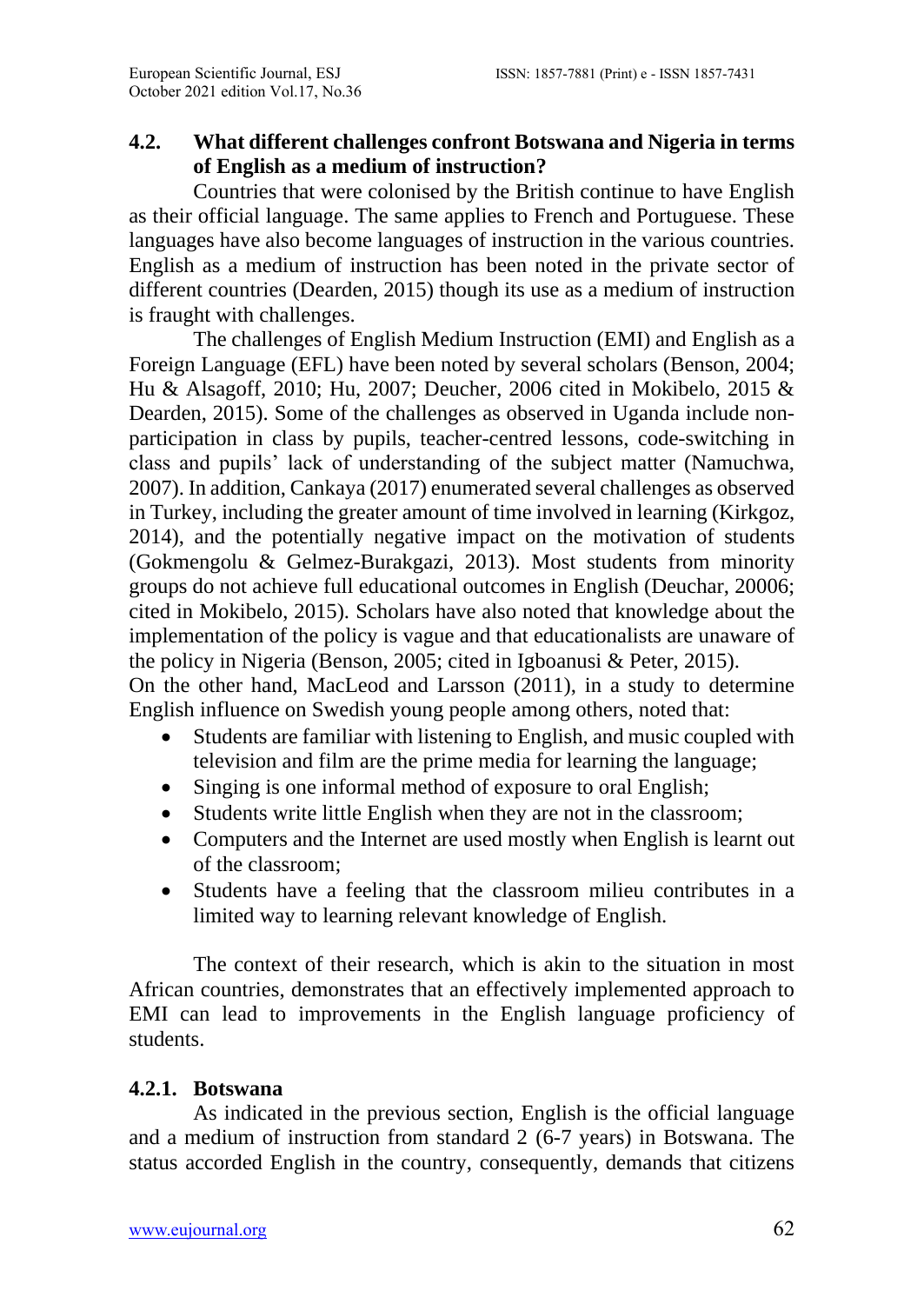should be proficient in the language. According to Adeyemi and Kalane (2011, p. 1), 'Recommendation 31 of the National Policy on Education (1994) emphasises proficiency in the use of English as a tool for effective communication, study and work'. Therefore, English has an established role in the country that is indisputable.

At the primary level, Mokibelo (2014, 2015, 2016a, 2016b) has written extensively on the challenges confronting English as a medium of instruction in rural public primary schools, while examining the language in education policy of Botswana. These include non-participation in lessons, poor understanding, incorrect use of pedagogy, relatively high school dropout rates, how English can demoralise the learners as they exhibit limited expressions in some basic language skills, learners do not achieve learning outcomes on completion of their studies at this level, and the imposition of English on learners can lead to agitation, perplexity and difficulty in reading.

At the secondary level, some of the challenges as identified by Adeyemi and Kalane (2011) include the poor reading skills of students, parental background, dysfunctional libraries, the non-assessment of speaking skills, large class sizes, the competency of teachers and the use of foreignauthor textbooks. As the above challenges indicate, collectively these factors may prevent some learners from acquiring literacy skills in English.

## **4.2.2. Nigeria**

English enjoys the status of an official language in Nigeria, and it is the language of the press, the judiciary, administration and government. In Nigeria, English charts the course of life of an individual as it is required for further studies, job opportunities and upward mobility. Every country that recognises it as a medium of instruction has challenges confronting it. However, as noted by Ugwanyi and Omeje (2013), to mitigate these challenges in Nigeria, priority should be given to effective teaching and addressing its decreasing proficiency standards.

Some of the challenges of teaching English at the tertiary level in Nigeria include the interference of the mother tongues of tutors as well as students, and the dearth of educational materials and library resources (Omeme, 2009). Others include the grammatical structure of English, which poses a challenge to learners, the dearth of English specialists, crowded classrooms, the non-availability of textbooks (Ugwanyi & Omeje, 2013) and reading/learning deficiencies (Adebayo & Folorunsho, 2017). These challenges are fundamental to the educational system of the country.

In addition, Omowumi (2019) argues that some of the communication problems associated with English as a medium of instruction at the primary level in Nigeria include peer group influence, native language interference and non-standard modelling by teachers. Moreover, the 'educational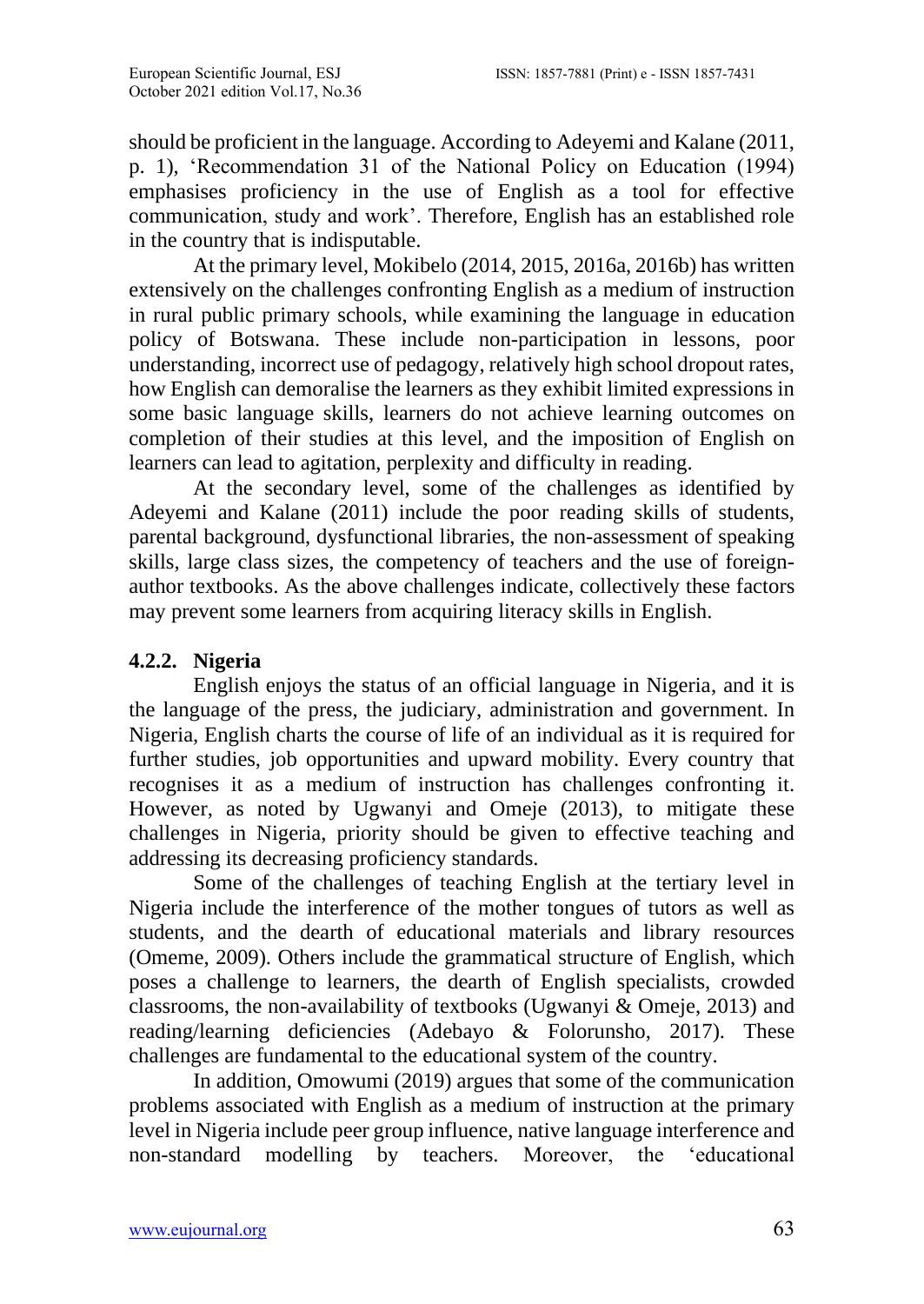infrastructure' needed for the provision of quality learning in English as a medium of instruction is not available and there are no clear regulations on the teaching of the language (Dearden, 2015).

In summary, research has identified several factors that hinder the development of English as a medium of instruction in Botswana and Nigeria, including mother tongue interference, teachers not being effective role models of English language use, dysfunctional libraries and the complexity of the structure of English. English as a medium of instruction enables social mobility and further studies on this subject are required in both countries to bolster the existing knowledge base. Research suggests that learners do not acquire satisfactory literacy skills in English in either country.

## **4.3. How does teacher quality inhibit the learning of English as a medium of instruction in Botswana and Nigeria?**

Quality education is a right of every child and research consistently underlines the importance of teacher quality if students are to perform effectively in English (Obidike, 2016). Research has shown that improvements in teacher efficiency impacts student outcomes positively (Gemmell, 2015) but it is important to support teachers throughout preservice, recruitment and selection, as well as in-service and retention stages of their career trajectory (Reinhardt, 2001; cited in Tellez, 2004).

The quality of the teacher significantly impacts student achievement. According to Darling-Hammond, (2000, p.2) 'measures of teacher preparation and certification are by far the strongest correlates of student achievement in reading and Mathematics'. A teacher, who is poorly prepared and certified will impact student achievement negatively. Indeed, if the quality of initial teacher education is poor, the outcomes of students also tend to be low (Bolitho, 2015). In addition, some of the components of initial teacher education quality include the curriculum structure, motivation of entrants into the initial teacher education programmes and practices of such programmes.

In a study to determine the factors that affect teacher quality implementation, Obidike (2016, p.1) noted that some of the most important practices of teacher quality are 'delivering high-quality student-centred instruction, promoting high levels of student engagement, clear assessment strategies for student learning, using positive behaviour management strategies and evidence of student learning'. This suggests that teacher quality encompasses teacher preparation, certification, recruitment, in-service training, and continuing teacher development. Using Pink's model (2009) as a framework, Padwad (2015) viewed dynamism in teacher motivation and proposed examining teacher motivation form three perspectives: motivation to join the profession, motivation to stay and motivation to grow in the profession.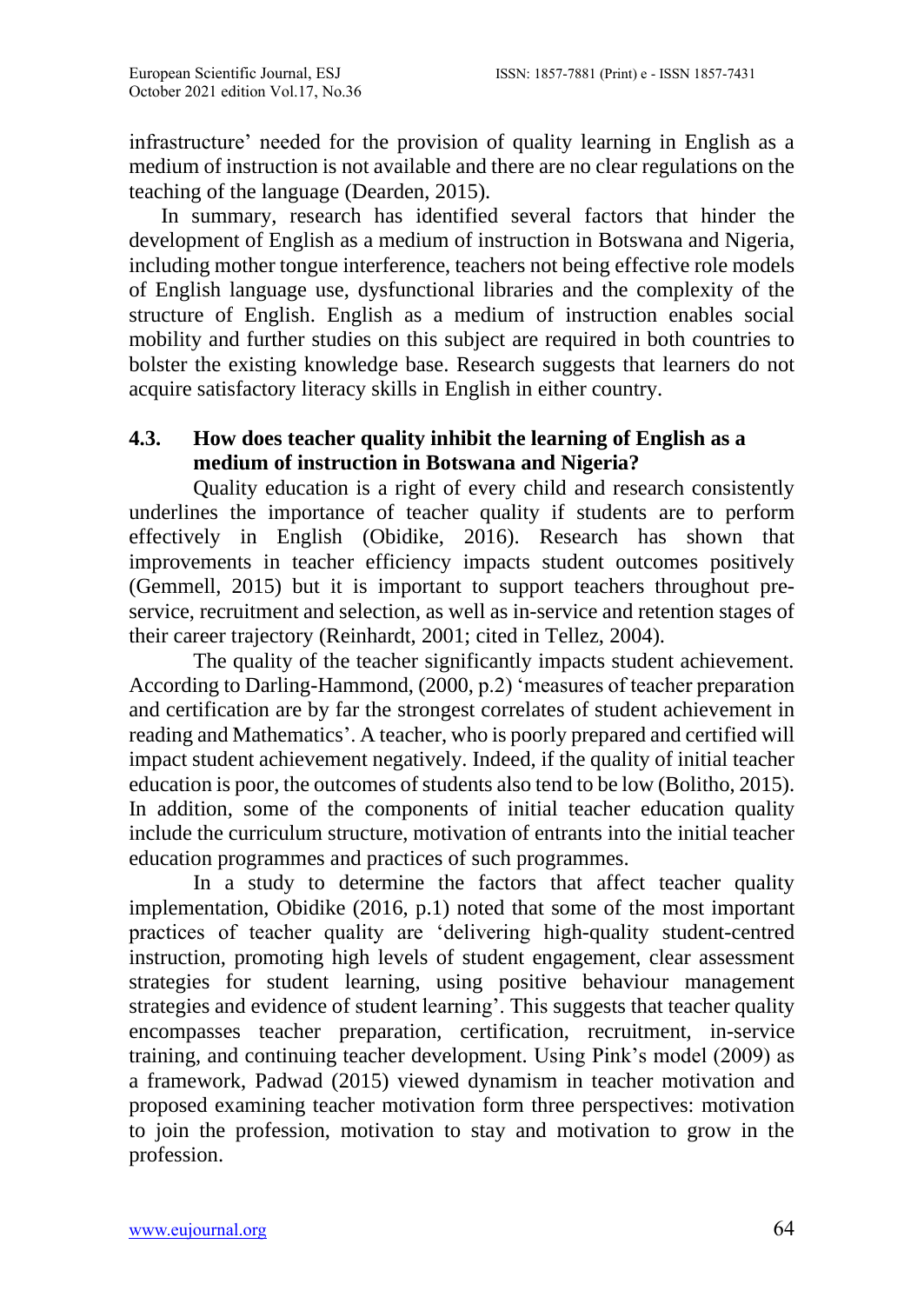In this context, Deci and Ryan's (1985) theory of intrinsic and extrinsic motivation are still valuable. Motivation to join the teaching profession may be extrinsic or intrinsic, which means that the reasons why an individual joins the profession determines whether it was an inner drive or not; intrinsic reasons relate to the love for the profession, while extrinsic relates to joining the profession as a last resort in order to survive. The reasons to stay in the profession are usually extrinsic as there is always the need for survival. If survival is not achieved, teachers are bound to look elsewhere. The need to stay in the profession is typically intrinsic as this is usually a stage of selfactualisation. Therefore, all these factors must be taken into consideration if teacher quality is to be improved

#### **4.3.1. Botswana**

According to Ratsatsi (2005, p. 1), the impediments to quality education and universal primary education in Botswana are 'teacher attrition mainly due to HIV/AIDS, pre-primary education, in-service training … and salaries'. IIoanya (2014) asserts that Botswana is in need of well-prepared teachers that are committed to the teaching profession and are capable of delivering quality education to learners as quality in the country's teacher education is a pre-requisite for an efficient schooling process.

The government of Botswana has stated in various policy documents that it is important that quality education is provided (National Policy on Education 1994; Vision 2020; cited in Moalosi & Matsoga, 2016). This is an important policy consideration for the government as research further reveals that they have allocated significant funds for the development of teachers. However, while this is a priority, a change is recommended in the training of teachers as a decline in students' achievement has been recorded in primary and secondary schools. Moreover, research has shown the link between English language teacher quality and student performance. Indeed, Blömeke, Olsen and Suhl (2016) assert that teacher quality is connected with the quality of instruction, and the quality of instruction is in turn strongly correlated with student outcomes. Similarly, in the Botswanan context, Iloanya (2014) argues that one of the most important ways of improving students' learning outcomes is through improving the quality of teaching.

The quality of entrants entering teacher training colleges is to a large extent a key factor in determining the quality of their graduates. The recognition of teacher quality by the government has enabled it to devise several measures to ensure quality education. One of these is the Textbook Evaluation Committee (TEC) which was established to ensure quality inputs at the elementary level (Maimela, 2016) and to review and approve textbooks in the country (Monyaku & Mmereki, 2012; cited in Maimela, 2016).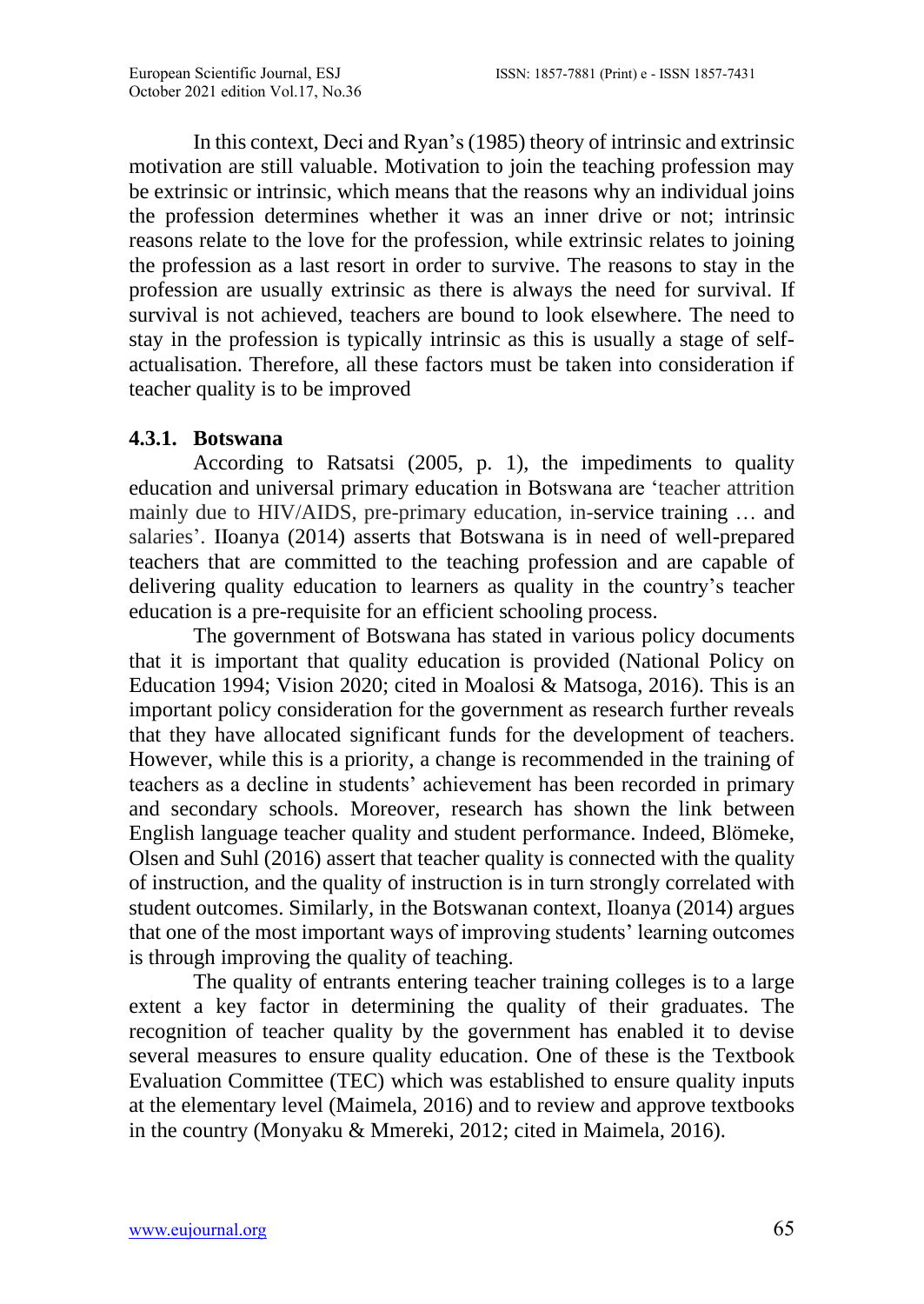In addition, to further improve quality, the government has raised the qualification of primary school teachers to the minimum of a diploma/B.Ed. as well as provided incentives to aid teacher recruitment and retention (Maimela, 2016). Further efforts have aimed to reduce large class sizes (Republic of Botswana 1994; cited in Maimela, 2016).

Despite these efforts by the government, Botswanan schools continue to face many challenges. Mokibelo (2015), for example, observed a situation in which teachers who had specialised in two subjects at teacher training for primary level were made to teach all of the subjects in their schools. This predicament certainly affects the teaching of English as the teachers are deficient in the language skills required for effective teaching. In addition, teachers are denied in-service training, and suggestions made by Revised National Policy on Education (1994) with regard to in-service training, have not been implemented (Ratsatsi, 2005) Therefore, to improve the quality of English language performance in students in Botswana, research findings relating to teacher quality will need to be addressed first and foremost.

## **4.3.2. Nigeria**

Research also shows that there is a positive link between the quality of teachers and the academic performance of students in Nigeria (Omotoyinbo & Olaniyi, 2019; Ola-Busari, 2014) and that quality is a prime factor in Nigeria's educational system (Ozuruoke 2006; Omoreghe 2003, Iji 2006; cited in Adagiri, 2009). Scholars have shown that there has been a downturn in education quality over the last three decades (Obidike, 2016) and specifically in the quality of English language teaching and learning in the country (Ola-Busari, 2014).

Many factors have been identified to account for this situation; however, the teacher factor has always been indicated as the primary cause. The source of incompetent English language teachers has been attributed to the poor funding of education dating from the latter part of 1980s, which has resulted in a brain drain (Ola-Busari, 2014) as teachers have moved to Britain, America and other European countries in search of greater opportunities for career development and more stability.

Teacher quality encapsulates teacher preparation, certification, recruitment, in-service training, and continuing teacher development; scholars have noted that teachers in Nigeria are poorly trained, and that teachers lack the license to teach the subject. Teachers from different disciplines have been allowed to teach English, and as a result, the recruitment of incompetent teachers has become the norm (Obidike, 2016; Kolawole, Olatunji & Akanbi, 2015; & Ola-Busari, 2014). Furthermore, the dearth of language experts (Gwarjiko, 2015) and low achieving entrants into teacher colleges (Amadi, 2013) are also issues that need further consideration. Importantly, teachers are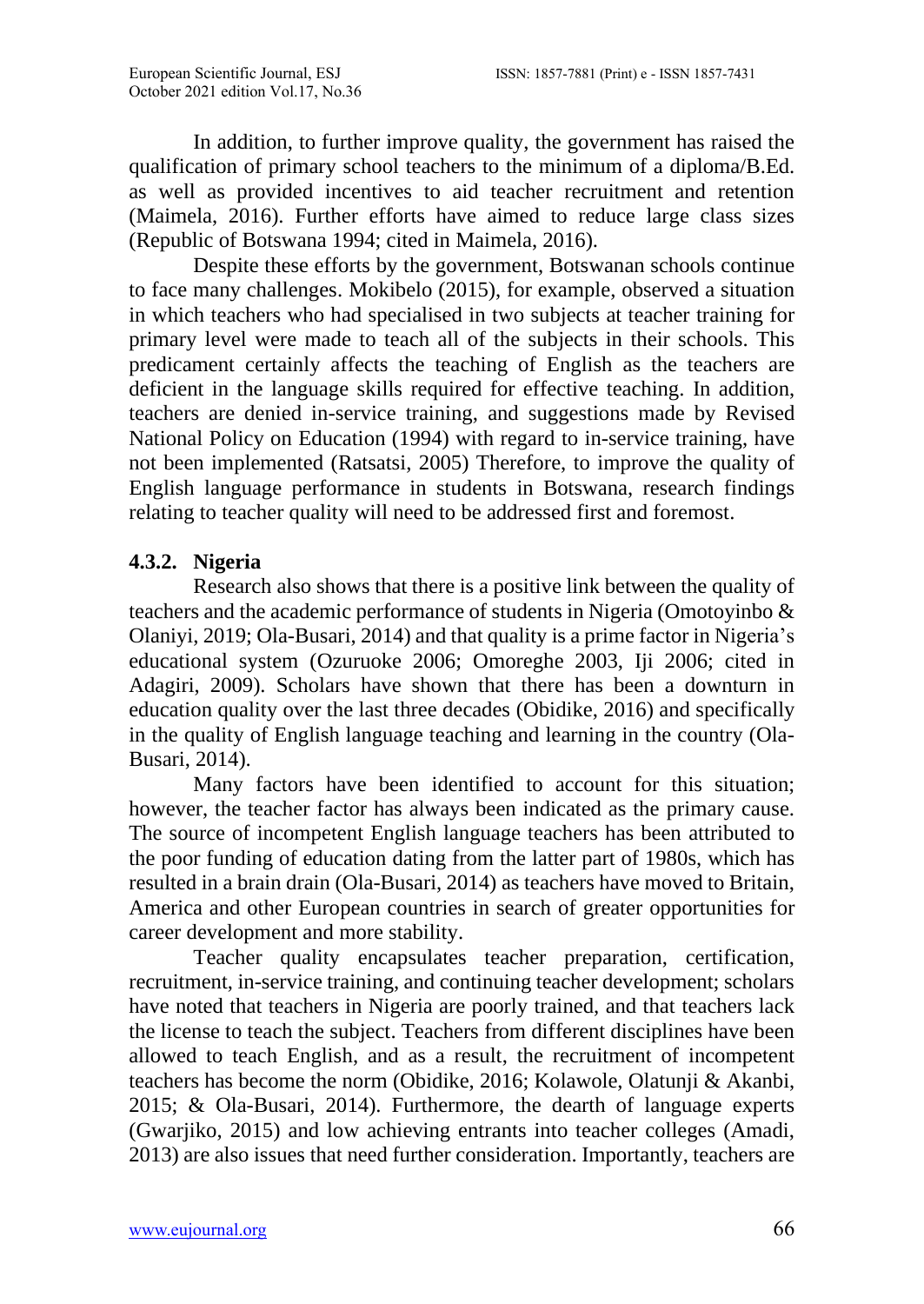denied the opportunity of in-service training (Akinsolu, 2010 cited in Obidike, 2016), and where available, if at all, it is typically inadequate (Trudell, 2019). English language quality in Nigeria has been linked to the competence of the English language teachers, with teachers lacking the proficiency for quality teaching in the language (Ola-Busari, 2014). The inadequacy of teachers is reflected in their inability to use English effectively. This is manifested in their classroom practice of code-switching (Nta et al, 2012, Ezema, 2004; cited in Trudell, 2019). Moreover, the Chief Examiner of the West African Examination Council (WAEC) report (2003, 2004) corroborates the fact that the quality of English language teaching in the country is poor, with students not being able to construct basic sentences, with some students lacking the ability to answer comprehension passages.

The continuing professional development of English language teachers is usually a rewarding experience as it leads to an update of pedagogical content knowledge and this may also impact positively on the students as they are taught by competent teachers. However, research shows that most teachers in the country lack opportunities for structured CPD activities, thereby hampering their professional development (Adagiri, 2009).

### **4.3.3. Comparison**

In comparison, several key points emerge from our analysis of teacher quality in Botswana and Nigeria. A positive link between teacher quality and student performance has been identified (Omotoyinbo & Olaniyi, 2019; Ola-Busari, 2014; Blömeke, Olsen & Suhl, 2016), as well as a decline in education quality (Obidike, 2016 & Moalosi & Matsoga, 2016). Poor funding of education is an important factor in Nigeria, while the Botswanan government has committed P. 12,8 billion to the development of teachers. Indeed, in the fiscal year 2015/16 to 2017/18 the government of Botswana increased allocations to the education sector from P. 11.8 billion to P. 12. 8 billion, while in Nigeria the education expenditure dropped from 10.54% to 7.04% in the fiscal years 2014-2018 respectively (Ola-Busari, 2014; Moalosi & Matsoga, 2016, Statista, 2020 & UNICEF Botswana, 2017). Teachers without the certification to teach English language are allowed to teach. In Botswana research shows that in a rural area of Kweng West, 50% teachers in Kaudwane, 37.5% in Tshwaane, 28.6% in Khekhenye and 23.5% in Mantshwabisi were untrained (Ola-Busari, 2014; Mokibelo, 2015), while in Nigeria, most schools advise teachers without a teaching qualification to acquire them.

## **4.4. What are the differences in the prospects of English as a medium of instruction in Nigeria and Botswana?**

The future of English is complicated and rarely predictable (Graddol, 2000). English has a positive link with political, social and economic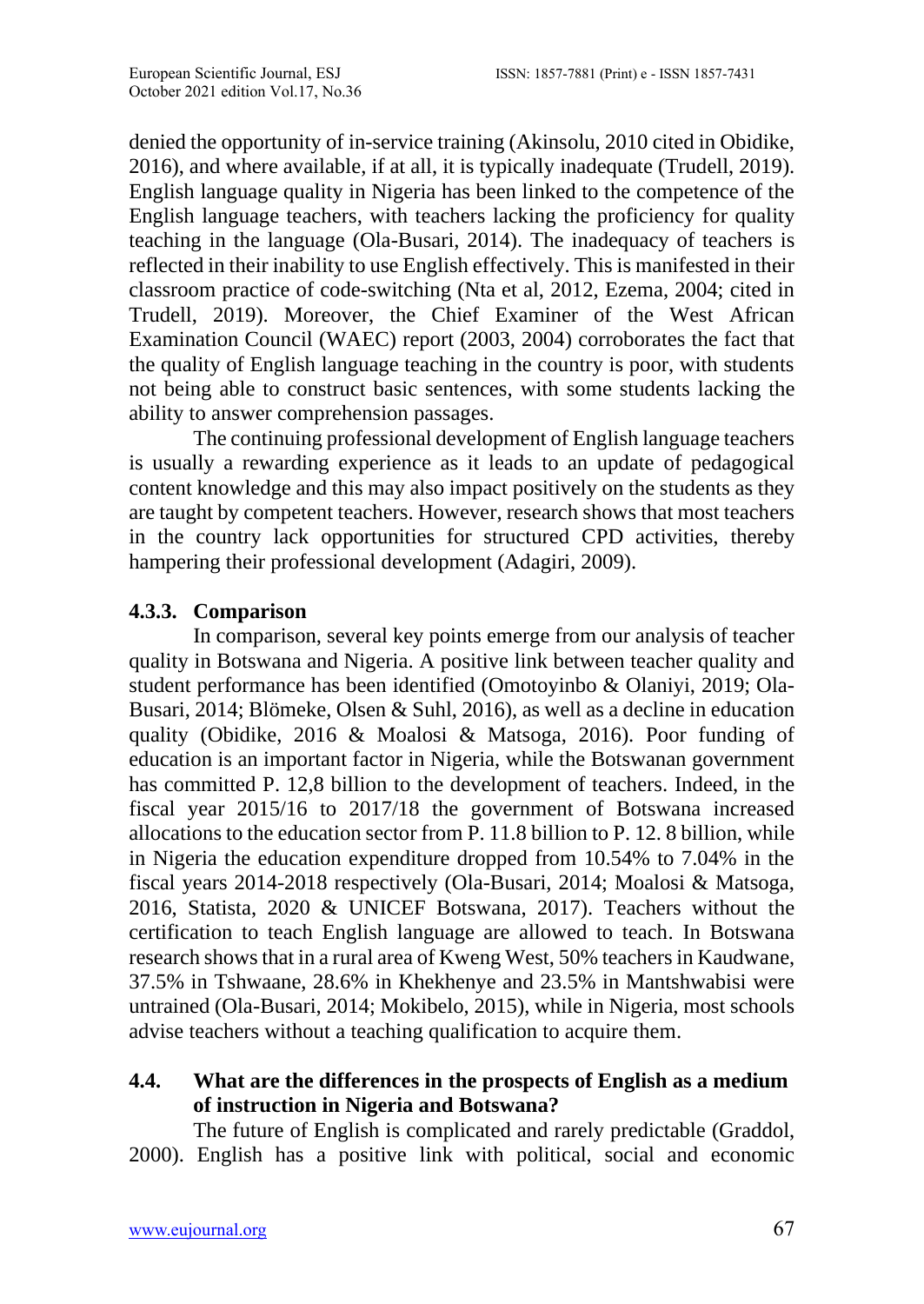development (Cholakova, 2015) and studies have been conducted to demonstrate a significant boost to a nation's economy as a result of an improved status for English (Euromonitor, 2015). Some factors that further consolidate the position of English in the world including the demand for employees who are proficient in the language, the global status of the language, benefits derived from speaking the language, the migration of international students to Europe and the unifying role of English in the world (Cholakova, 2015).

#### **4.4.1. Botswana**

According to Graddol (2014, p.10) English is now identified as a 'new basic skill that all children need to acquire if they want to participate fully in a 21st-century civil society'. Botswana has not been left behind in this respect as English is the second language in the country.

One prospect of English as a medium of instruction is that it benefits learners to enter local institutions of learning. For example, in Botswana students are expected to pass English to gain admission to secondary and tertiary institutions. Similarly, in the era of globalisation, Botswana sends thousands of students to study for undergraduate degrees up to PhD in various universities around the world, mainly in the UK, Canada, the USA and Australia under the top achievers' programme. The Botswana Top Achievers' Programme was started in 2010 by Botswana's Ministry of Education and Skills Development in order to help students pursue careers that are of strategic importance in driving economic diversification in the country. When students from the programme apply to universities abroad, since English is not their first language, they are required to provide evidence that they have adequate proficiency in English to successfully undertake their programmes of study through the medium of English. They therefore have to take international tests, such as TOEFL and IELTS to demonstrate their level of proficiency (Molosiwa, 2020). These students generally do well because of their experience of learning English, judging from the top achievers' statistics published by the Ministry of Education annually (BGCSE,2010-2020). Currently these students are also gaining access to universities in other parts of the world such as Asia and Europe, as using English as a medium of instruction to learners whose first language is not English is now a global trend.

Another prospect of English as a medium of instruction is that the language skills acquired extends to international diplomacy. It is evident that once learners finish high school or university and join the labour force, their background in English benefits them in the workplace as English is an official language in Botswana and the language of the government, media, judiciary and commerce.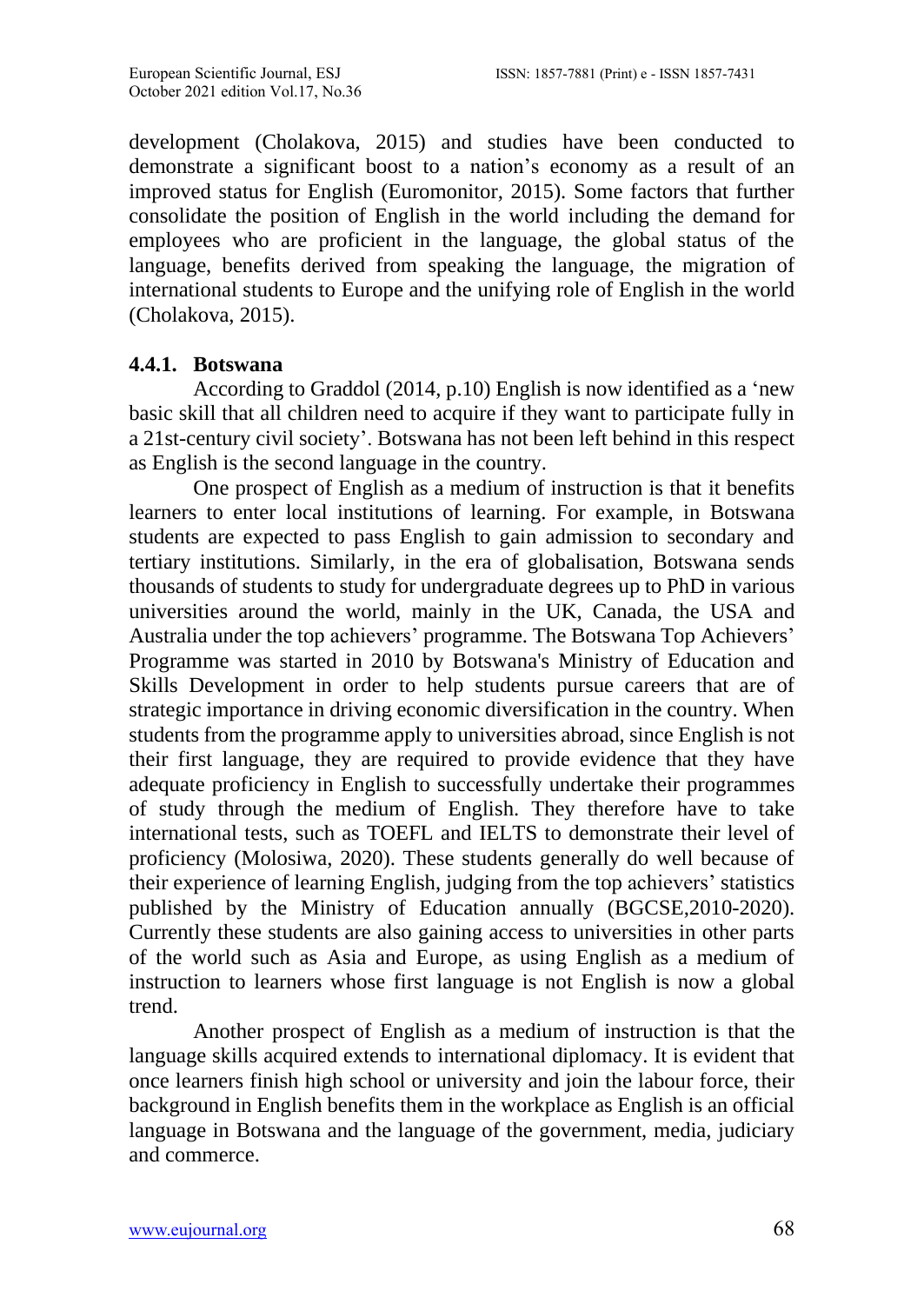Furthermore, official oral engagements such as meetings and workshops are conducted in English, notwithstanding that Botswanans typically speak to each other in Setswana or their other local languages. In addition, in some professions such as the media, public relations, marketing, teaching and career diplomacy, English is recognised as a basic skill required for career progression. There is also prestige attached to proficiency in English and this provides advantages in terms of accessing better employment opportunities. In the areas of global communication, political communication and diplomacy, English proficiency is widely recognised as the passport to effective communication in all fora where ideas are exchanged. This is because English as an international language is used by both government and the civil society to establish and maintain relations between countries globally. Finally, the current trend in Botswana is that families in cities have been more exposed to English due to better economic conditions that characterise urban environments. Due to the development and enhancement of ICT by the government, there is generally access to Internet, smart phones, TV and computers (Isaacs, 2007). In many families, both in urban and rural settings, children are first introduced to English before they are introduced to their parents' mother tongue(s). Parents regard the introduction to English at an early stage as an advantage to their children because there are academic benefits attached to using the language, especially at an early age (Molosiwa 2020). That is why there has been a growth of the private education sector in Botswana as schools introduce English as a medium of instruction immediately on school entry.

#### **4.4.2. Nigeria**

Several studies have shown the prospects of English as a medium of instruction in Nigeria (Dearden, 2015 & Euromonitor, 2015). A credit pass in English is a passport for entry into tertiary institutions in the country. It is the language of young people, which further consolidates its position and the future economic development of individuals in Nigeria is strongly related to their proficiency in the language. English speakers typically command higher salaries, and this is reflected in the position of Nigerian graduates with the strongest English language skills, who attain the most senior positions in the country. Nigeria receives 35% of Foreign Direct Investments (FDI) due to the status of English as a lingua franca and English speakers are in high demand as it aids business growth. The proficiency of Nigerians in English is a boost to the economy and the percentage of English speakers in the country is on the rise. Typically, Nigerian parents have a positive attitude towards English (Dearden, 2015) and degrees from English speaking countries are held in high regard (Euromonitor, 2015). Consequently, most Nigerians migrate to English speaking countries for post-graduate and undergraduate degrees. English is the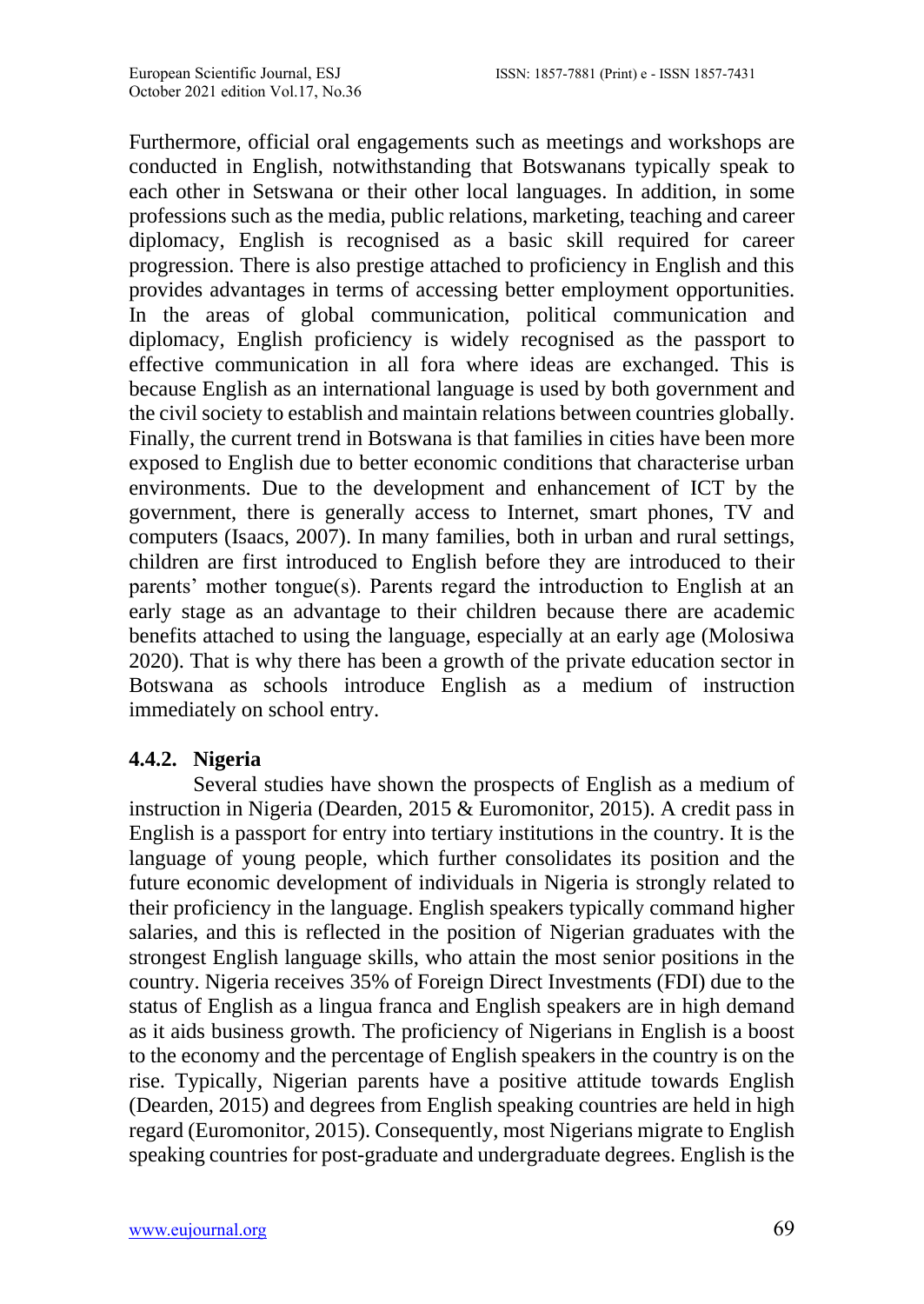language of the Internet, which makes it a global language and hence the Internet is the basic information medium through which information is accessed and disseminated.

## **4.3. Comparison**

A comparison of the prospects has shown that English is a passport to attaining higher education in both countries and fluency is a badge of prestige and status. Graduates from the two countries migrate to English speaking countries for further studies. Indeed, UNESCO asserts that approximately, 900,000 Nigerians are being schooled abroad (ICEF Monitor, 2021). In addition, Nigerian students rank first in terms of the number of Sub-Saharan students studying abroad (Kigoto, 2020) with Nigeria on 10.25%, while Botswanan students account for 2.3% of the total (Wittenborg, University of Applied Sciences, n.d).

## **Conclusion**

This paper has made an original contribution to the knowledge base of existing research by providing the first systematic review of the challenges and prospects of English as a medium of instruction in Nigeria and Botswana. It found that there are challenges with the Education Language Policy of Botswana as it causes pupils from marginalised tribes (according to Mokibelo, 2018; Mokibelo & Moumakwa, 2006; cited in Mokibelo, 2014, in Remote Area Dweller Settlements (RADS), (17-25 students yearly) to drop out of school; specifically, in Standards 1-7 (6-13 years), 85% of pupils and 15% of Forms 1-3 (12-15 years) students also dropped out of school. It also noted that the two countries operate the early exit transition model, which does not aid pupils in the acquisition of literacy skills in English. Indeed, as a result of the early transition to a second language, pupils do not gain competence in their mother tongue before transitioning to a second language.

In addition, the language education policies of the two countries are not implemented in urban areas. A fundamental challenge confronting English as a medium of instruction in the two countries is that students do not acquire adequate literacy skills as they are taught in an unfamiliar language. Moreover, teacher quality is an issue that needs to be addressed as without teacher quality English cannot be effectively taught and learnt. However, regardless of these challenges, English has prospects in both countries due to its hegemony in areas of business, education, law and administration.

## **5.1. Implications for the use of English as a Medium of Instruction in Nigeria and Botswana**

The use of English as a language of instruction has caused pupils to drop out of school because they do not understand the language. For example,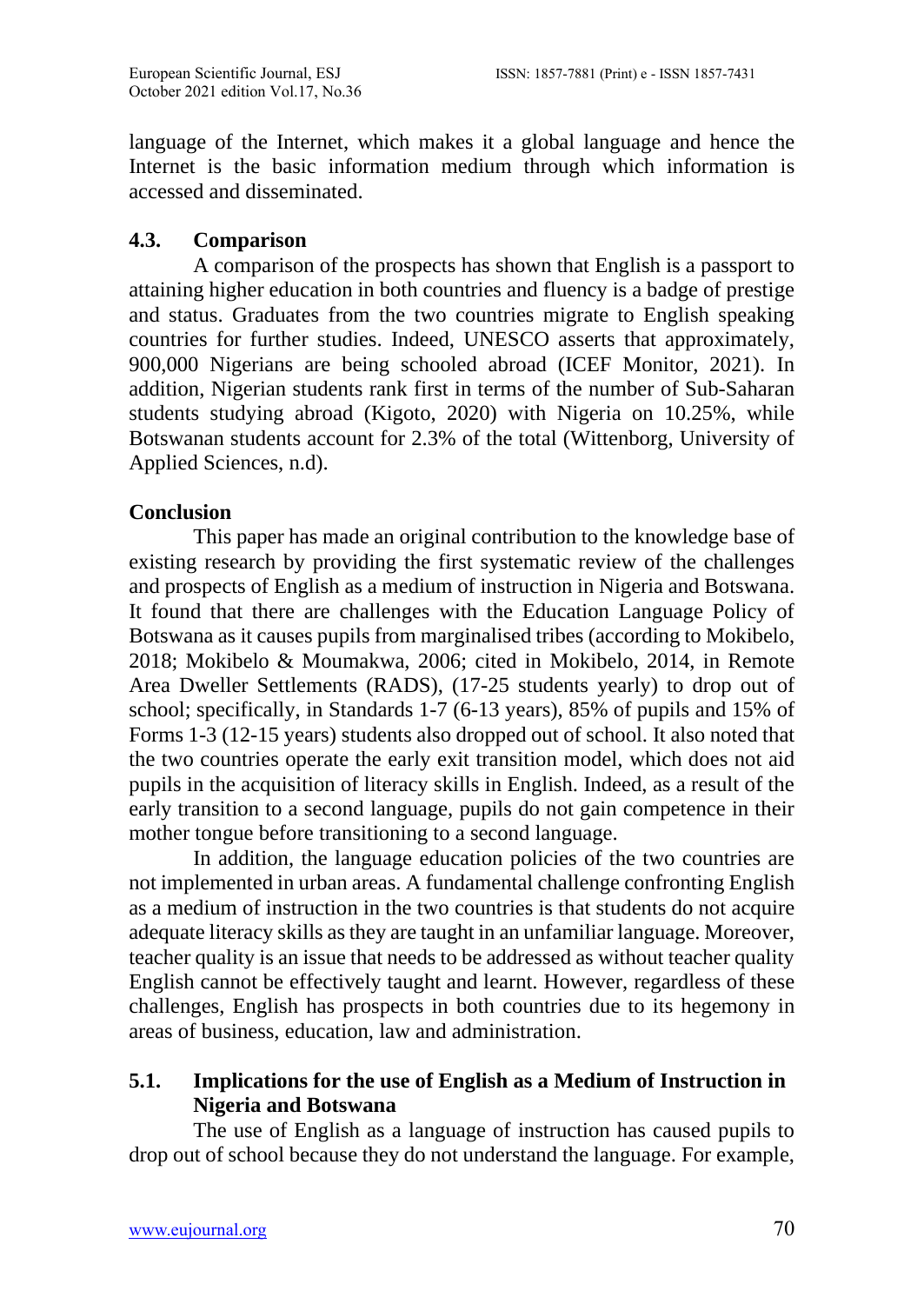research shows that 2,253 students discontinued their education in 2001 (Polelo, 2004; cited in Mokibelo, 2014). Again, the dropout rate in Botswana were 0.6%, 0.7% and 0.8% in 2013, 2014 and 2015 respectively (Botswana Guardian, 2018). The education language policies in the two countries are not implemented in the urban areas as parents in those regions often prefer to have their children taught in English. Students hardly acquire literacy skills in the language; the case of children in Remote Area Dweller Settlements (RADS) such as Bazezuru, Barsawa and San in Botswana shows that approximately 17-25% students dropout each year; specifically, in Standards 1-7, 85% of pupils and 15% of Forms 1-3 students dropped out of school (Mokibelo, 2016 & Makwinja, 2015. English is the educationally preferred language by parents in the two countries (Arua & Magocha, 2010). In Botswana 80% of parents prefer English in schools to other languages (Arua & Magocha, 2010), while in Nigeria, 70% of the parents prefer English as medium of instruction (Amadi, 2012). Overall, teacher quality impacts effective teaching and learning of the language in both countries and is a major factor requiring further policy level changes (Ola-Busari, 2014; Blömeke, Olsen and Suhl, 2016).

### **5.2. Recommendations**

#### **Botswana**

Arising from the findings of this paper, several main recommendations have been identified. For Botswana, the government is recommended to adopt the late exit bilingual model to allow for the transfer of skills from the mother tongue; to facilitate this, 5 years of transition should be allowed. The government needs to review its language education policy in order to address the problems of minority groups. Pupils should be encouraged to learn Sestwana and to develop proficiency in it.

#### **Nigeria**

The government is recommended to shown greater commitment to the effective teaching of the language. Due to the importance of English in Nigeria, teachers require access to effective and lifelong in-service training; this is also an area requiring future longitudinal research. Pupils should have enough time (approximately 6 to 7 years) to develop proficiency in their mother tongues before the transition to international languages. The governments should ensure that pupils are encouraged to learn in their mother tongue in order to ensure an effective transfer of skills.

For both countries, educational policies that lead to effective language curriculum reform are required. English will continue to play a prominent role in Nigeria and Botswana; hence the governments of both countries need to protect and sustain its legitimacy.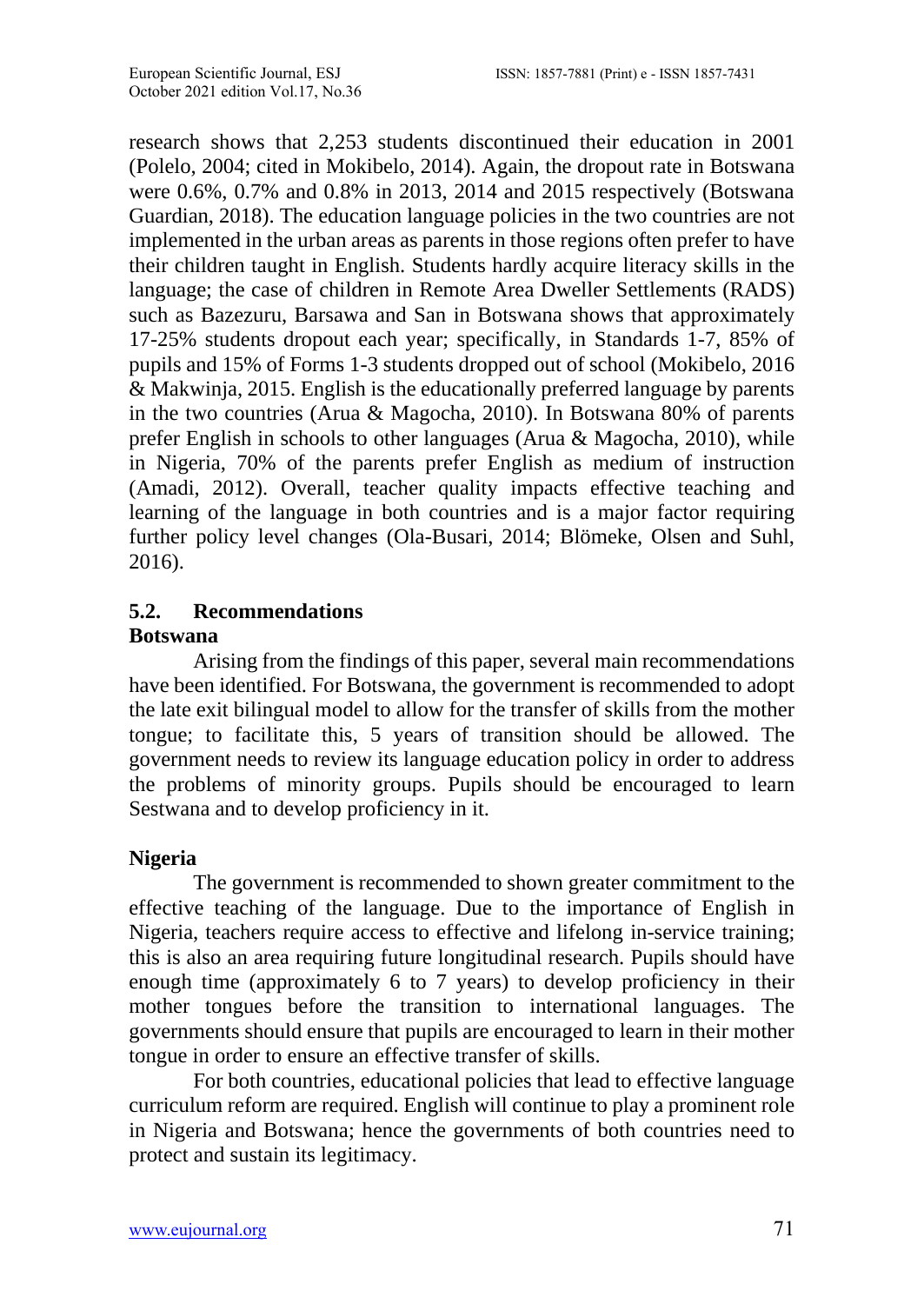#### **References:**

- 1. Adegbija, E. (2004). Language policy and planning in Nigeria. *Current Issues in Language Planning*, *53*, 181-264.
- 2. Adeyemi, D., & Kalane, M. (2011). English in Botswana junior secondary curriculum. *International of Education and Science, 3*(2), 119-127.
- 3. Al-Issa, (2017). Qualities of the professional English language teacher educator: Implications for achieving quality and accountability, *Cogent Education*, *4*(1), 1-17.
- 4. Al Khaiyali, T., & Akasha, O. (2018). Hegemony of the empire to the language hegemony: A correlational case of English*. International Journal of English Language and Translation Studies*, *6*(1), 150-161.
- 5. Amadi, A. (2012). Parents and teachers preferred medium of instruction in primary schools in Enugu, Nigeria. *Educational Research and Reviews*, *7*(28), 632-636.
- 6. Bolitho, R. (2016). The ingredients of quality in teacher education. In Pickering G., & Gunashekar, P. (Eds.), *Teaching quality in English language teacher education*. India, Delhi: British Council.
- 7. Capstick, T. (Ed) (2018). *Language for resilience: Cross-disciplinary perspectives on the role of language in enhancing the resilience of refugees and host communities*. London: British Council.
- 8. Cholakova, M. (2015) The influence of the English language in a multilingual and a monolingual Environment: A comparative approach*. European Centre for Research Training and Development, 3*, 35-78.
- 9. Coleman, H. (2010). *English in development*. London: British Council.
- 10. Darling-Hammond, L. (2000). Teacher quality and student achievement. *Policy Analysis: A Review*, *8*,1-44.
- 11. Dearden, J. (2015). *English as a medium of instruction: A growing phenomenon*. United Kingdom: UK: British Council.
- 12. Euromonitor. (2015). *English quantitative indicators: Cameroon Nigeria, Rwanda, Bangladesh, Pakistan*. London: British Council.
- 13. Graddol, D. (2000). *The future of English: A guide to forecasting the popularity of English in the 21st Century*. London: The British Council.
- 14. Guldemann, T. (Ed.). (2018). *The languages and linguistics of Africa*. Berlin: De Gruyter Mouton.
- 15. Gwarjiko, U. (2015). Effects of mixed gender streaming on students' performance in English
- 16. Language: A case study of English as a second language classroom in Niger State, Nigeria. *International Journal of Academic Research and Reflection, 3*(5), 12-18.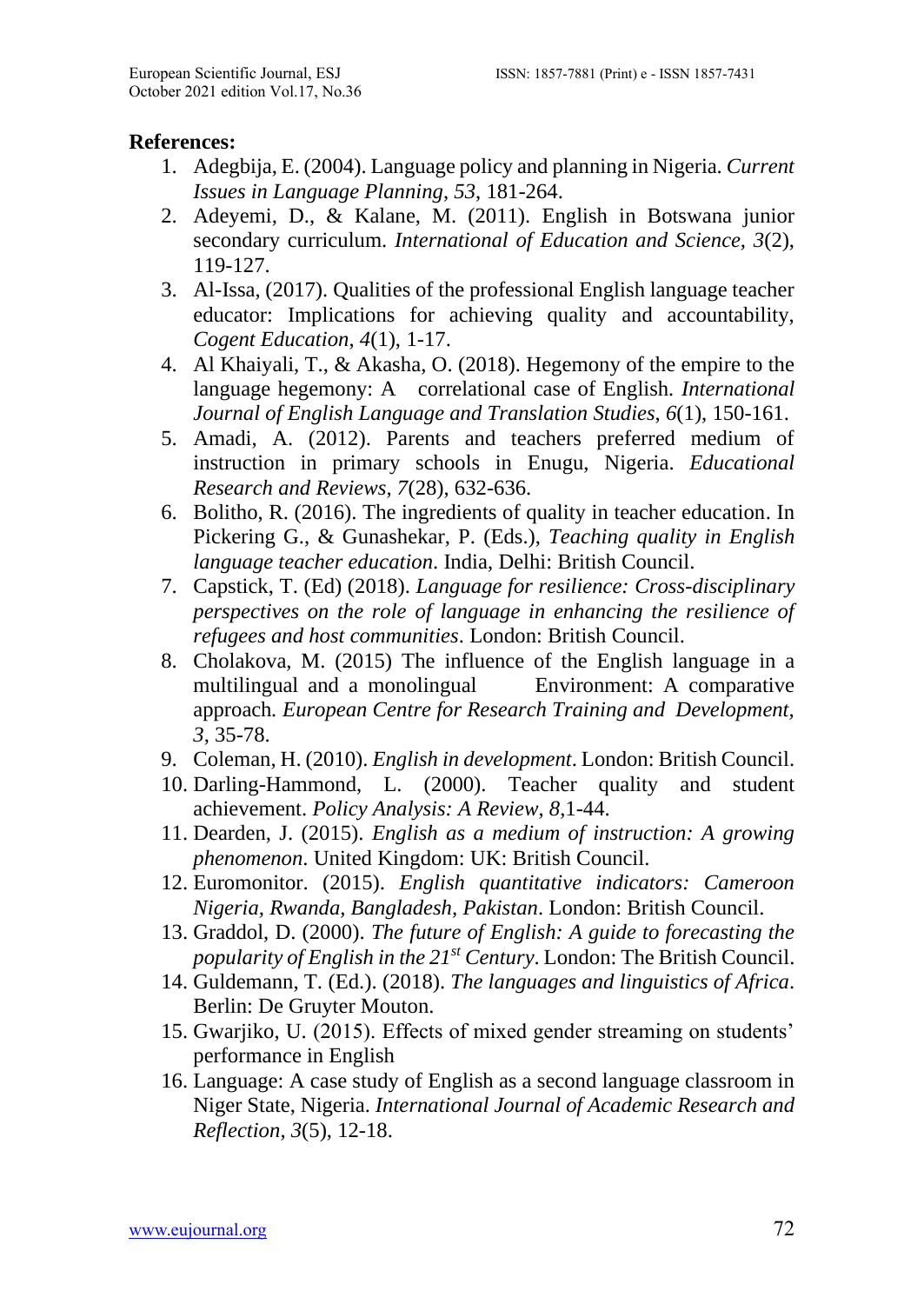- 17. Ibrahim, J., & Gwandu, S. (2016). Language policy in education in Nigeria: Challenges of multilingual Education and the future of English language. *American Research Journal of English and Literature, 2*, 1-10.
- 18. Igboanusi, H., & P, L. (2015). The language-in-education politics in Nigeria. *International Journal Bilingual Education and Bilingualism*, *19*(5), 1-16.
- 19. Iloanya, J. (2014) Quality teacher education in Botswana: A crucial requirement for effective teaching and learning*. Literacy Information and Computer Journal (LICEJ), 3*(2), 1743-1749.
- 20. Kolawole, C., Olatunji, S., & Akanbi, O. (2015). Imperatives for successful implementation of English language curriculum in Nigerian secondary schools. In Olawale, O., Kolawole, C., Asagba, B., Osiki, J., & Jayeoba, A. (Eds.), *Educational theory and practice across disciplines: Projecting beyond the 21st Century* (pp. 53-70). Ibadan: Faculty of Education, University of Ibadan.
- 21. Kirkgoz, Y. (2015). Globalization and English Language Policy in Turkey. *Educational Policy, 23*(5), 663–684.
- 22. Magogwe, J. (2007). An investigation into attitudes and motivation of Botswana secondary school students towards English, Setswana and indigenous languages. *English World-Wide, 28*(3), 311-328.
- 23. Mahmoud, A., & Thabet, A. (2013) The qualities of the good teacher as perceived by Saudi and Yemeni. Greener *Journal of Educational Research, 3*(2), 72-79.
- 24. Makwinja, V. (2015). Thinking in my language to the official languages: What a challenge! A case of the Basarma (Bushman/San) children in Botswana*. Second 21st Century Academic Forum at Harvard*, *5*(1), 1-21.
- 25. Makwinja, V. (2017). Rethinking education in Botswana: A to overhaul the Botswanan education System. *Journal of International Education Research*, *13*(2), 45-58.
- 26. Maimela, A. (2016). Factors that influence the performance of students in Botswanan primary schools. *Journal of Humanities and Social Sciences, 21*(9), 40-53.
- 27. McGovern, K. (2019). Why did English become a 'global language?' Available http://medium.com why\_did\_english
- 28. Mcleod, F., & Larssn, P. (2011). *Exposure to English outside the classroom*. Malmo University, Kultur, Sprak, Medier.
- 29. Moalosi, W. (2016). Teacher education and teacher efficacy, do they match in Botswana Colleges *International Journal of Scientific Research and in Education, 9*(1), 21-28.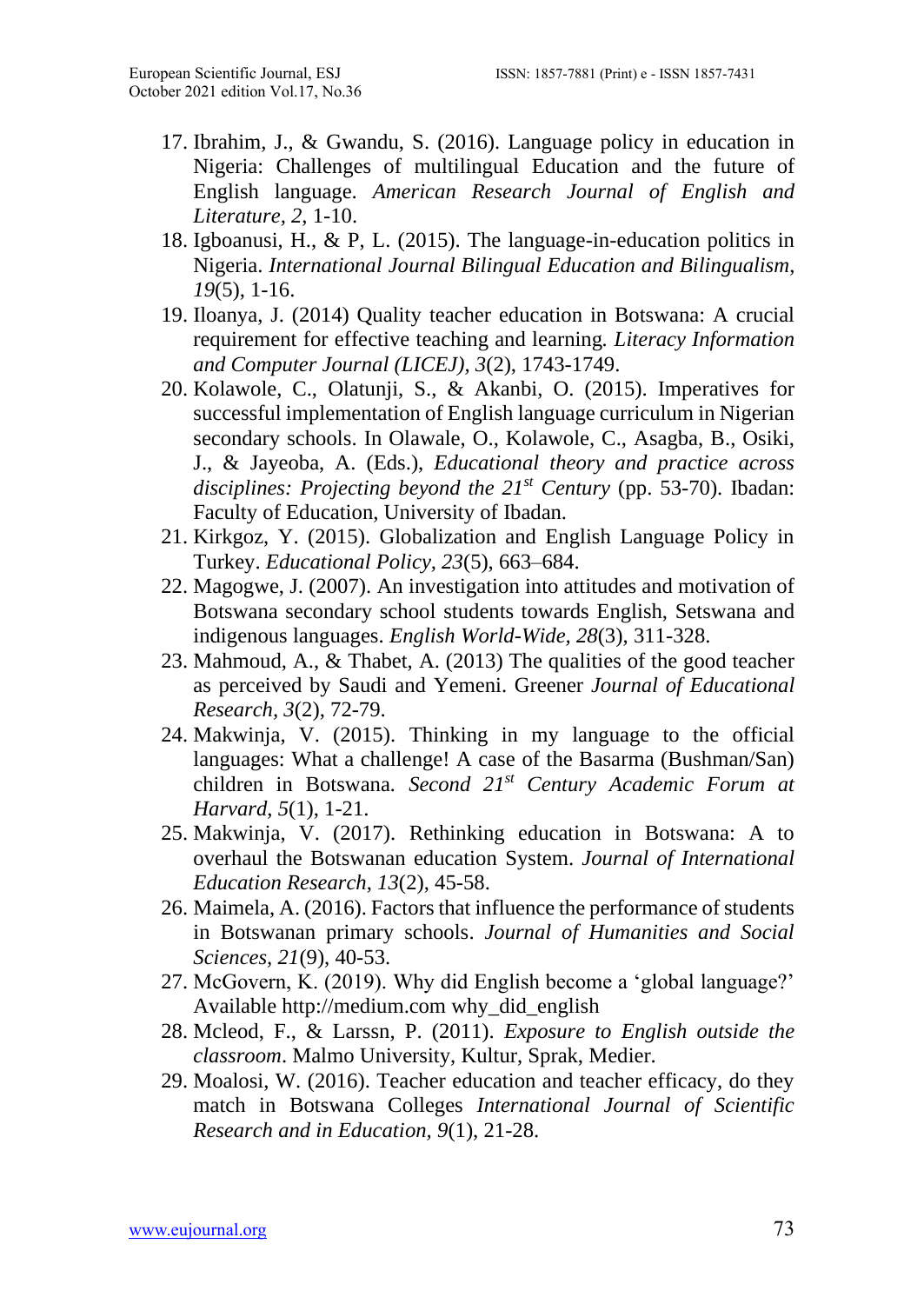- 30. Molosiwa, A. (2020). *Language and literacy: Issues in Botswana cultural practices of literacy study*. Working Paper. Botswana: University of Botswana.
- 31. Mokibelo, E. (2014). Why we drop out of school: Voices of San school dropouts in Botswana. The *Australian Journal of Indigenous Education, 43*(2), 184-194.
- 32. Mokibelo, E. (2015) The outcomes of learning a foreign language: Cases of rural primary schools in Botswana*. US-China Education Review, 5*(9), 573-590.
- 33. Mokibelo, E. (2016a). Implementation of the language in education policy and achieving education For all goals in Botswana primary schools. *Universal Journal of Educational Research*, *4*(1), 157-164.
- 34. Mokibelo, E. (2016b). Transition from Setswana to English: A policy dilemma. *Journal of Language Teaching and Research*, *7*(4).
- 35. Mokibelo, E. (2018). Language in education policy, issues and Karl Marx's views in education. *International Journal of Scientific Research and Management*, *6*(4).
- 36. Nta, E. Oden, S. Egbe, G., & Ebuta, C. (2012) Optimizing students' performance in English through quality teacher education. *Journal of Education and Practice*, *3*(9).
- 37. Obidike, N. (2016). Factors affecting teacher quality in primary schools in Awka educational zone in Anambra State. *AJOTE*, *5*(1).
- 38. Ochoma, M. (2015) Language of instruction in Nigeria: Policy to practice. *Global Academy Group,* 1-8.
- 39. Odeniyi, Folorunsho, M. (2017). Reading and learning difficulties in English Language among private and public-school pupils in the Federal Capital Territory (FCT), Nigeria. *European Scientific Journal, 13*, 163-172.
- 40. Ola-Busari, J. (2014). The state of English language teaching and Learning in Nigeria and Namibia: Implications for national development. *International Journal of Innovative Research and Studies, 7*(4), 2119-249.
- 41. Omotoyinbo, D., & Olaniyi, F. (2019). Quality of teachers: Effective teaching and learning of English In secondary schools, Akoko North West Local Government, Ondo State. Developing *Country Studies*, *19*(2),12-27.
- 42. Omowumi, O. (2019). Communication challenges of teaching in English Language in Nigerian primary education. *Journal of Research and Method in Education, 9*(6), 18-23.
- 43. Padwad, A. (2016). Rethinking teacher motivation for professional development. In Pickering, G., & Gunashekar, P. (Eds), *Ensuring*